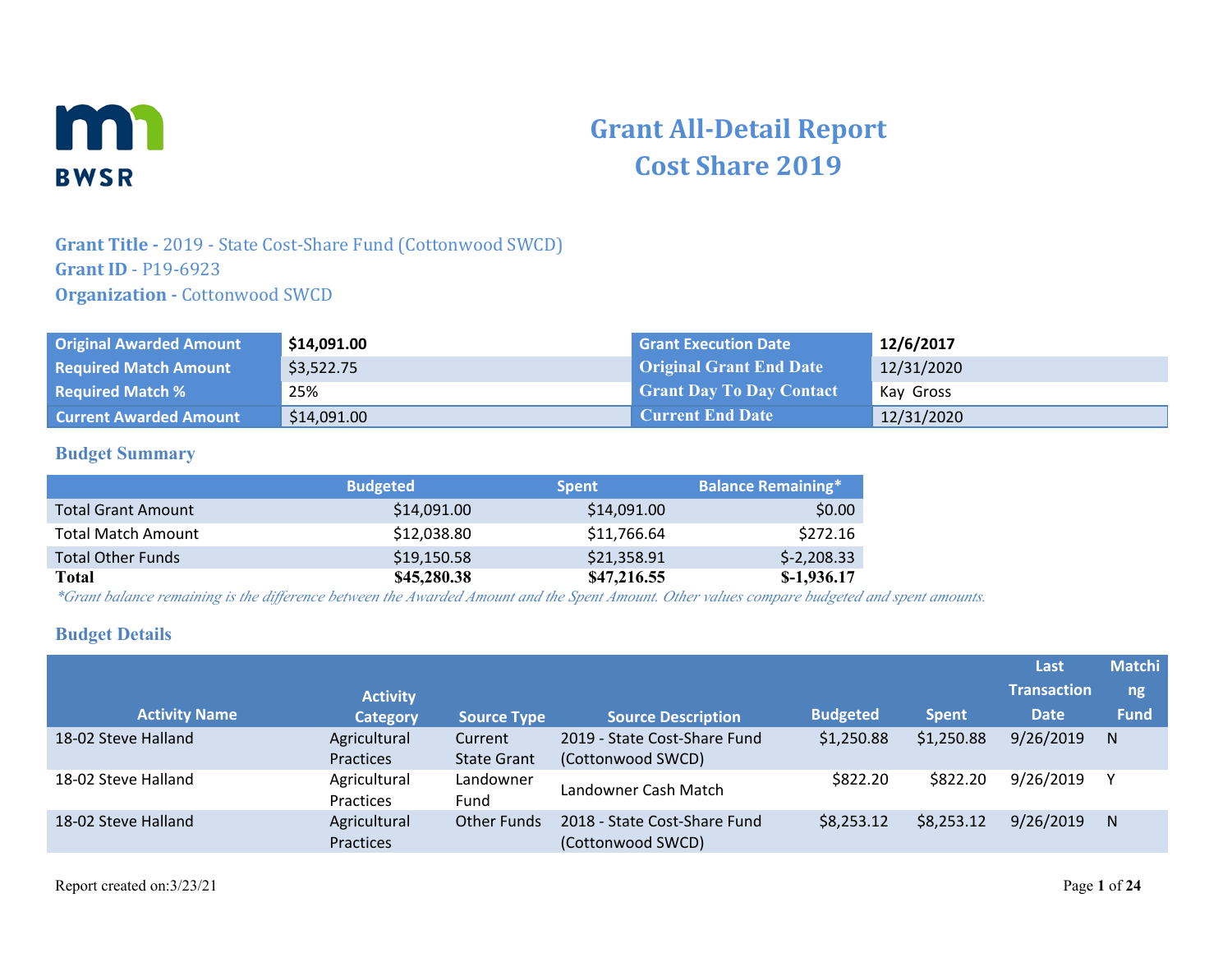|                            |                                  |                               |                                                        |                 |              | Last               | <b>Matchi</b> |
|----------------------------|----------------------------------|-------------------------------|--------------------------------------------------------|-----------------|--------------|--------------------|---------------|
|                            | <b>Activity</b>                  |                               |                                                        |                 |              | <b>Transaction</b> | ng            |
| <b>Activity Name</b>       | <b>Category</b>                  | <b>Source Type</b>            | <b>Source Description</b>                              | <b>Budgeted</b> | <b>Spent</b> | <b>Date</b>        | <b>Fund</b>   |
| 18-02 Steve Halland        | Agricultural<br>Practices        | <b>Other Funds</b>            | Landowner Contribution                                 | \$2,235.66      | \$4,443.99   | 9/26/2019          | Y             |
| 19-01 Clark Fast Cancelled | <b>Wind Erosion</b>              | Current<br><b>State Grant</b> | 2019 - State Cost-Share Fund<br>(Cottonwood SWCD)      | \$0.00          |              |                    | ${\sf N}$     |
| 19-01 Clark Fast Cancelled | <b>Wind Erosion</b>              | Landowner<br>Fund             | Landowner cash match                                   | \$0.00          |              |                    | Y             |
| 19-02 City of Mt Lake      | Forestry<br>Practices            | Current<br><b>State Grant</b> | 2019 - State Cost-Share Fund<br>(Cottonwood SWCD)      | \$1,350.00      | \$1,350.00   | 6/27/2019          | ${\sf N}$     |
| 19-02 City of Mt Lake      | Forestry<br>Practices            | Landowner<br>Fund             | Landowner Cash Match                                   | \$300.00        | \$300.00     | 6/27/2019          | Y             |
| 19-02 City of Mt Lake      | Forestry<br>Practices            | Local Fund                    | <b>District Tree Program Profit</b><br><b>Donation</b> | \$247.03        | \$247.03     | 6/27/2019          | Y             |
| 19-03 Shirley Matzke       | Agricultural<br>Practices        | Current<br><b>State Grant</b> | 2019 - State Cost-Share Fund<br>(Cottonwood SWCD)      | \$1,656.91      | \$1,656.91   | 6/25/2020          | $\mathsf{N}$  |
| 19-03 Shirley Matzke       | Agricultural<br><b>Practices</b> | Federal<br>Funds              | <b>EQIP funds</b>                                      | \$6,953.00      | \$6,680.84   | 6/25/2020          | Y             |
| 19-03 Shirley Matzke       | Agricultural<br>Practices        | Landowner<br>Fund             | Landowner cash match                                   | \$438.83        | \$438.83     | 6/25/2020          | Y             |
| 19-04 Rod Fruehling        | Conservation<br><b>Drainage</b>  | Current<br><b>State Grant</b> | 2019 - State Cost-Share Fund<br>(Cottonwood SWCD)      | \$0.00          |              |                    | ${\sf N}$     |
| 19-04 Rod Fruehling        | Conservation<br>Drainage         | Landowner<br>Fund             | Landowner cash match<br>cancelled                      | \$0.00          |              |                    | Y             |
| 19-05 City of Mt Lake      | Forestry<br>Practices            | Current<br><b>State Grant</b> | 2019 - State Cost-Share Fund<br>(Cottonwood SWCD)      | \$1,500.00      | \$1,500.00   | 6/25/2020          | $\mathsf{N}$  |
| 19-05 City of Mt Lake      | Forestry<br>Practices            | Landowner<br>Fund             | City cash match                                        | \$500.00        | \$500.00     | 6/25/2020          | Y             |
| 19-06 Steven Geis          | Agricultural<br>Practices        | Current<br><b>State Grant</b> | 2019 - State Cost-Share Fund<br>(Cottonwood SWCD)      | \$8,333.21      | \$8,333.21   | 12/22/2020         | N             |
| 19-06 Steven Geis          | Agricultural<br>Practices        | Landowner<br>Fund             | Landowner match                                        | \$2,777.74      | \$2,777.74   | 12/31/2020 Y       |               |
| 19-06 Steven Geis          | Agricultural<br>Practices        | <b>Other Funds</b>            | 19-06 Steven Geis Match                                | \$6,995.01      | \$6,995.01   | 12/22/2020 Y       |               |
| 19-06 Steven Geis          | Agricultural<br>Practices        | <b>Other Funds</b>            | 2020 - State Cost-Share Fund<br>(Cottonwood SWCD)      | \$1,666.79      | \$1,666.79   | 12/22/2020         | $\mathsf{N}$  |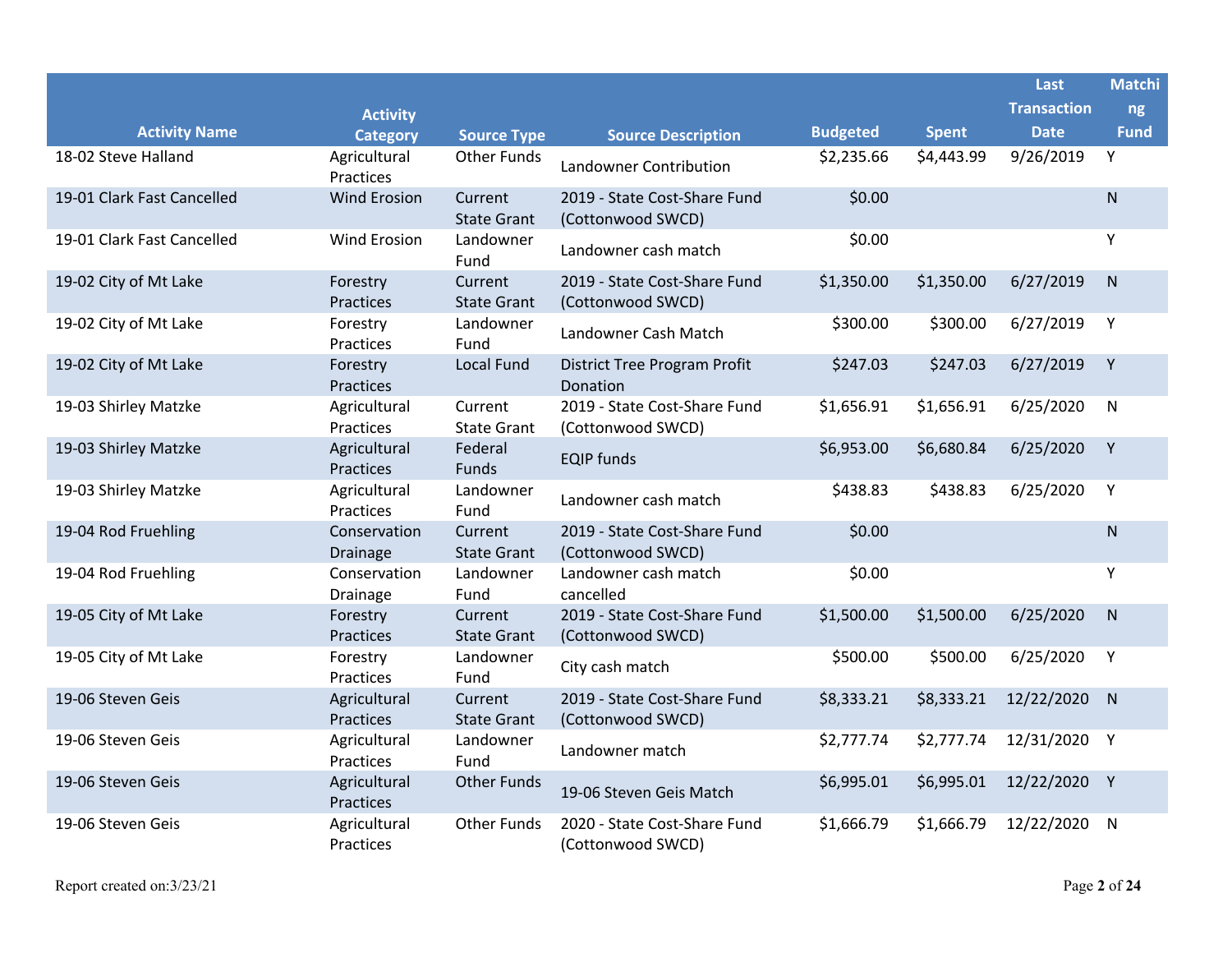|                                            |                                         |                               |                                                   |                 |              | Last               | <b>Matchi</b> |
|--------------------------------------------|-----------------------------------------|-------------------------------|---------------------------------------------------|-----------------|--------------|--------------------|---------------|
|                                            | <b>Activity</b>                         |                               |                                                   |                 |              | <b>Transaction</b> | ng            |
| <b>Activity Name</b>                       | <b>Category</b>                         | <b>Source Type</b>            | <b>Source Description</b>                         | <b>Budgeted</b> | <b>Spent</b> | <b>Date</b>        | <b>Fund</b>   |
| Administration and Technical<br>Assistance | Technical/Engi<br>neering<br>Assistance | Current<br><b>State Grant</b> | 2019 - State Cost-Share Fund<br>(Cottonwood SWCD) | \$0.00          |              |                    | N             |

## **Activity Details Summary**

| <b>Activity Details</b>           | <b>Total Action Count</b> | <b>Total Activity Mapped</b> | <b>Proposed Size / Unit</b> | <b>Actual Size / Unit</b> |
|-----------------------------------|---------------------------|------------------------------|-----------------------------|---------------------------|
| 612 - Tree/Shrub Establishment    |                           | ◠                            | <b>1560 LINEAR FEET</b>     | 1560 LINEAR FEET          |
| 412 - Grassed Waterway and Swales |                           |                              | 1300 LINEAR FEET            | 1300 LINEAR FEET          |
| 172M - Alternative Tile Intake -  |                           |                              | 1 COUNT                     | <b>COUNT</b>              |
| Gravel Inlet                      |                           |                              |                             |                           |
| 612 - Tree/Shrub Establishment    | ↑                         | ◠                            | 800 LINEAR FEET             | 800 LINEAR FEET           |
| 412 - Grassed Waterway and Swales |                           |                              | 1859 LINEAR FEET            | 1859 LINEAR FEET          |
| 638 - Water and Sediment Control  |                           |                              | 1 COUNT                     | 1 COUNT                   |
| <b>Basin</b>                      |                           |                              |                             |                           |

## **Proposed Activity Indicators**

|  | <b>Activity Name</b> | Indicator Name | Value & Units |  | <b>Waterbody Calculation Tool</b> | <b>Comments</b> |
|--|----------------------|----------------|---------------|--|-----------------------------------|-----------------|
|--|----------------------|----------------|---------------|--|-----------------------------------|-----------------|

## **Final Indicators Summary**

| <b>Indicator Name</b>       | <b>Total Value</b> | Unit    |
|-----------------------------|--------------------|---------|
| <b>SEDIMENT (TSS)</b>       | 80.11              | TONS/YR |
| <b>SOIL (EST. SAVINGS)</b>  | 80.09              | TONS/YR |
| <b>NITROGEN</b>             | 1.31               | LBS/YR  |
| <b>NUTRIENTS (NITRATE)</b>  | 0.50               | LBS/YR  |
| PHOSPHORUS (EST. REDUCTION) | 92.37              | LBS/YR  |
| Report created on:3/23/21   |                    |         |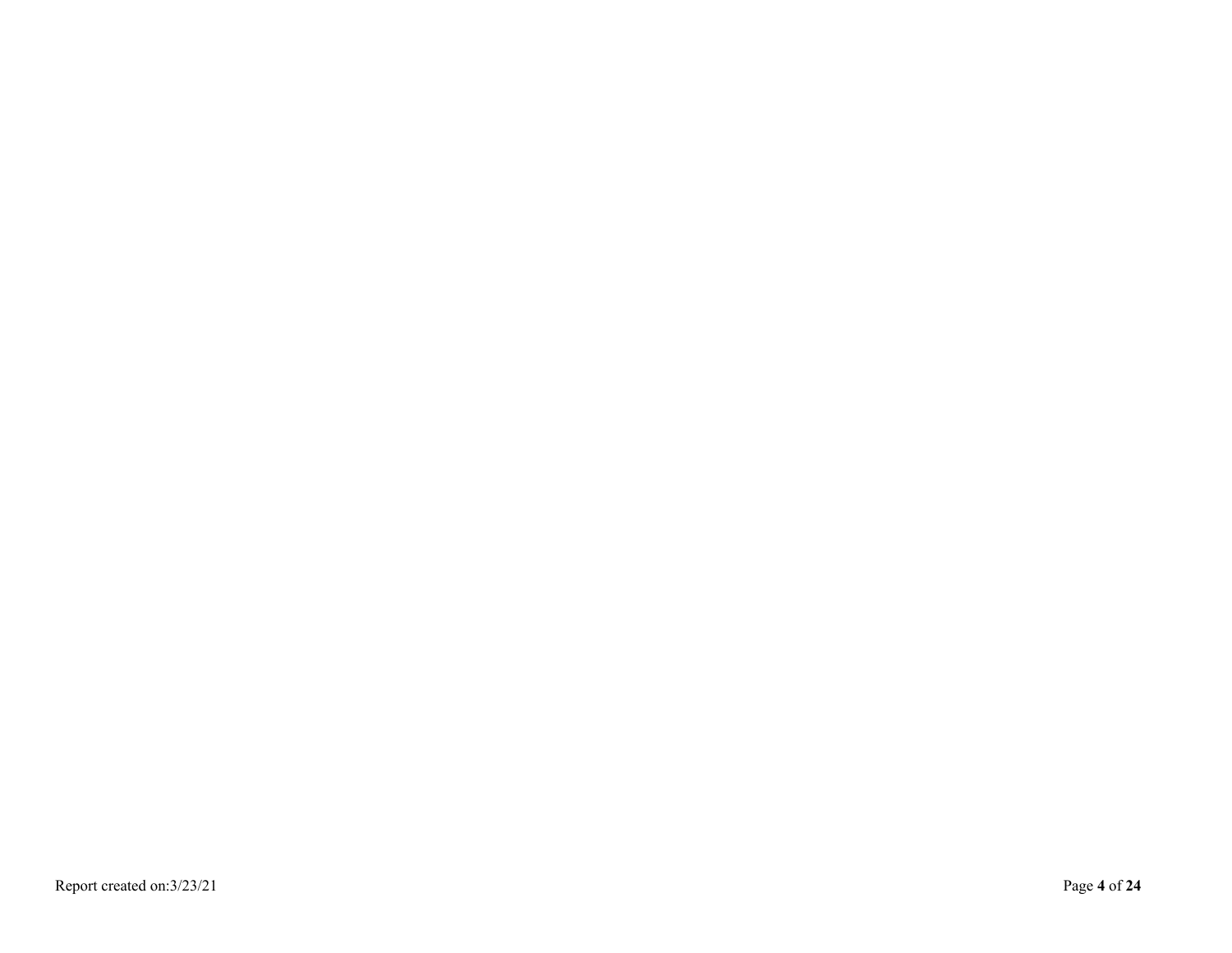**Grant Activity**

**Grant Activity - 18-02 Steve Halland**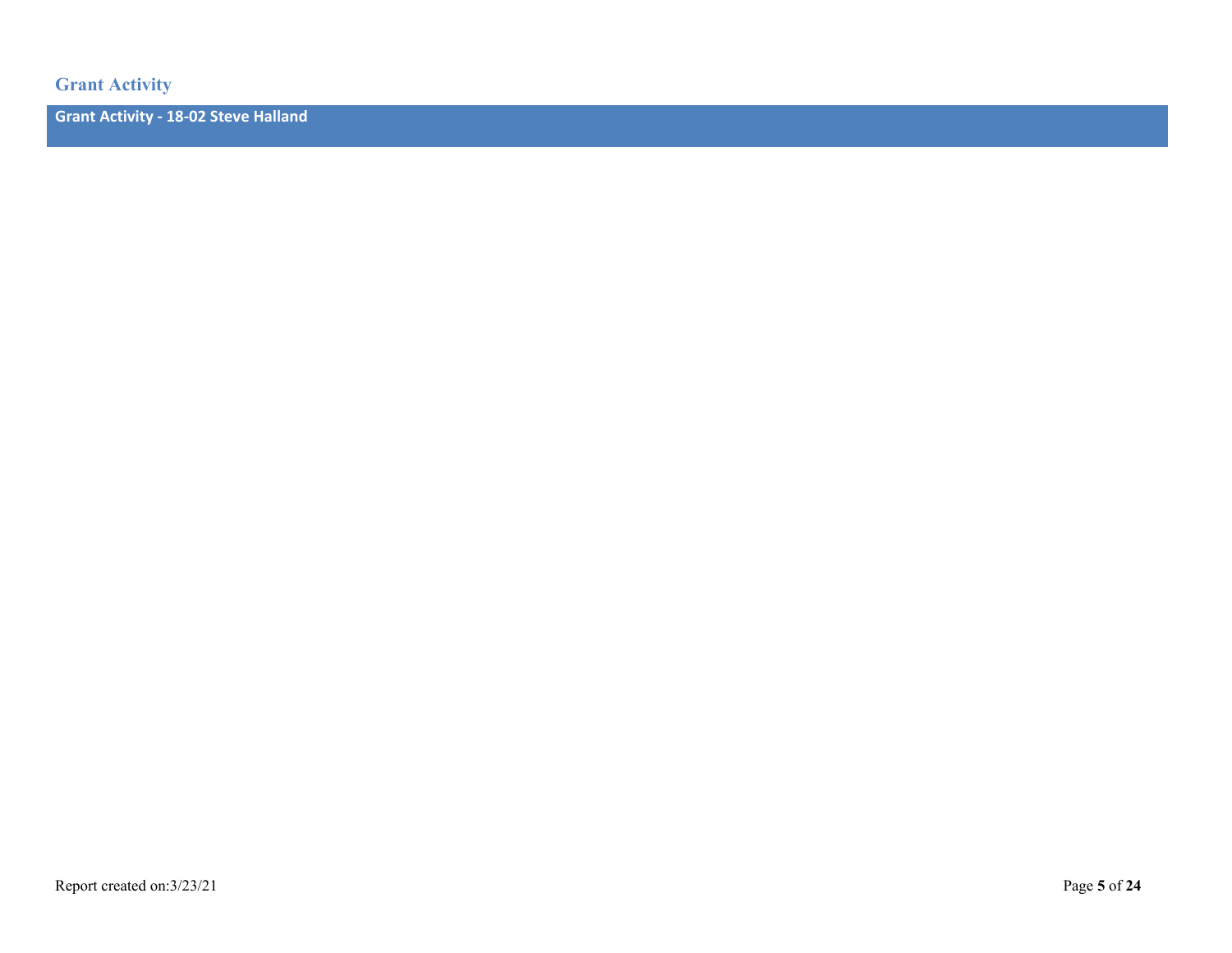| <b>Description</b> | 18-02 Steve Halland:                                                                                                                                                  |
|--------------------|-----------------------------------------------------------------------------------------------------------------------------------------------------------------------|
|                    | The SWP TSA is assisting in the engineering of this grassed waterway project on behalf of the Cottonwood SWCD. The<br>project is slated for construction during 2019. |
|                    | **18-02 Steve Halland contract is split between FY2018 Cost-Share funds and FY2019 Cost Share funds**                                                                 |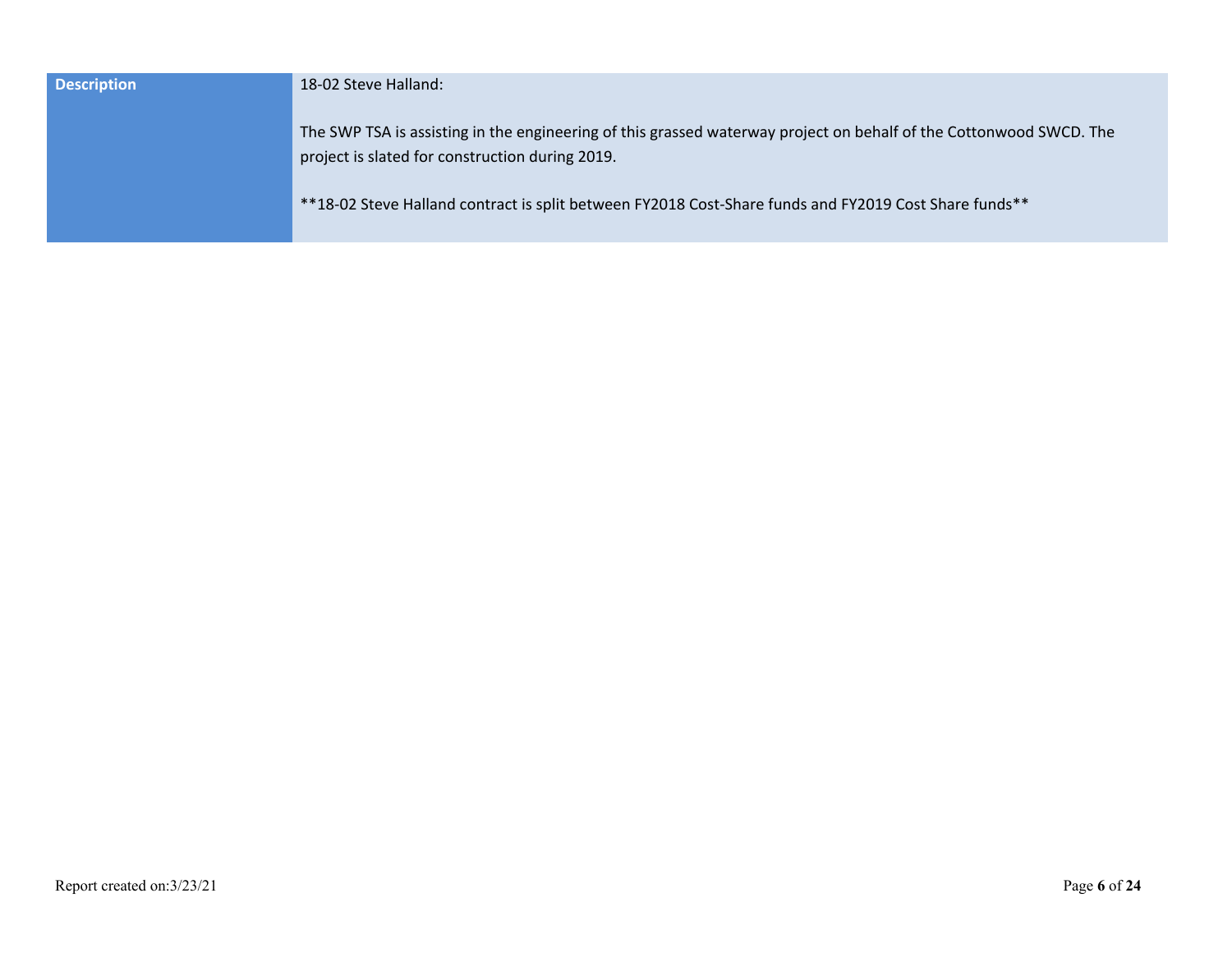**Category AGRICULTURAL PRACTICES**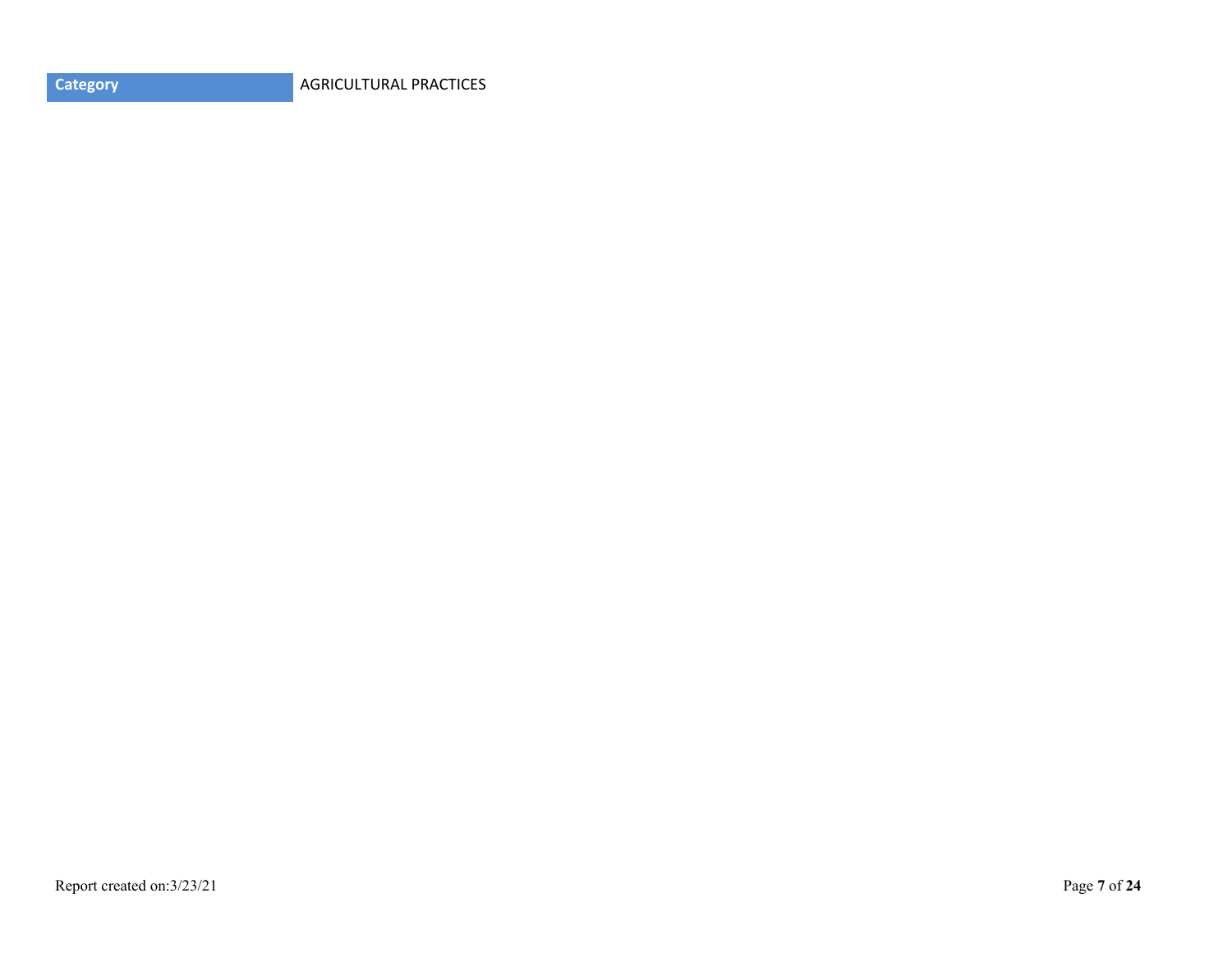| <b>Start Date</b> | 28-Jun-18 | <b>End Date</b> | the company's company's company's<br>26-Sep-19 |
|-------------------|-----------|-----------------|------------------------------------------------|
|                   |           |                 |                                                |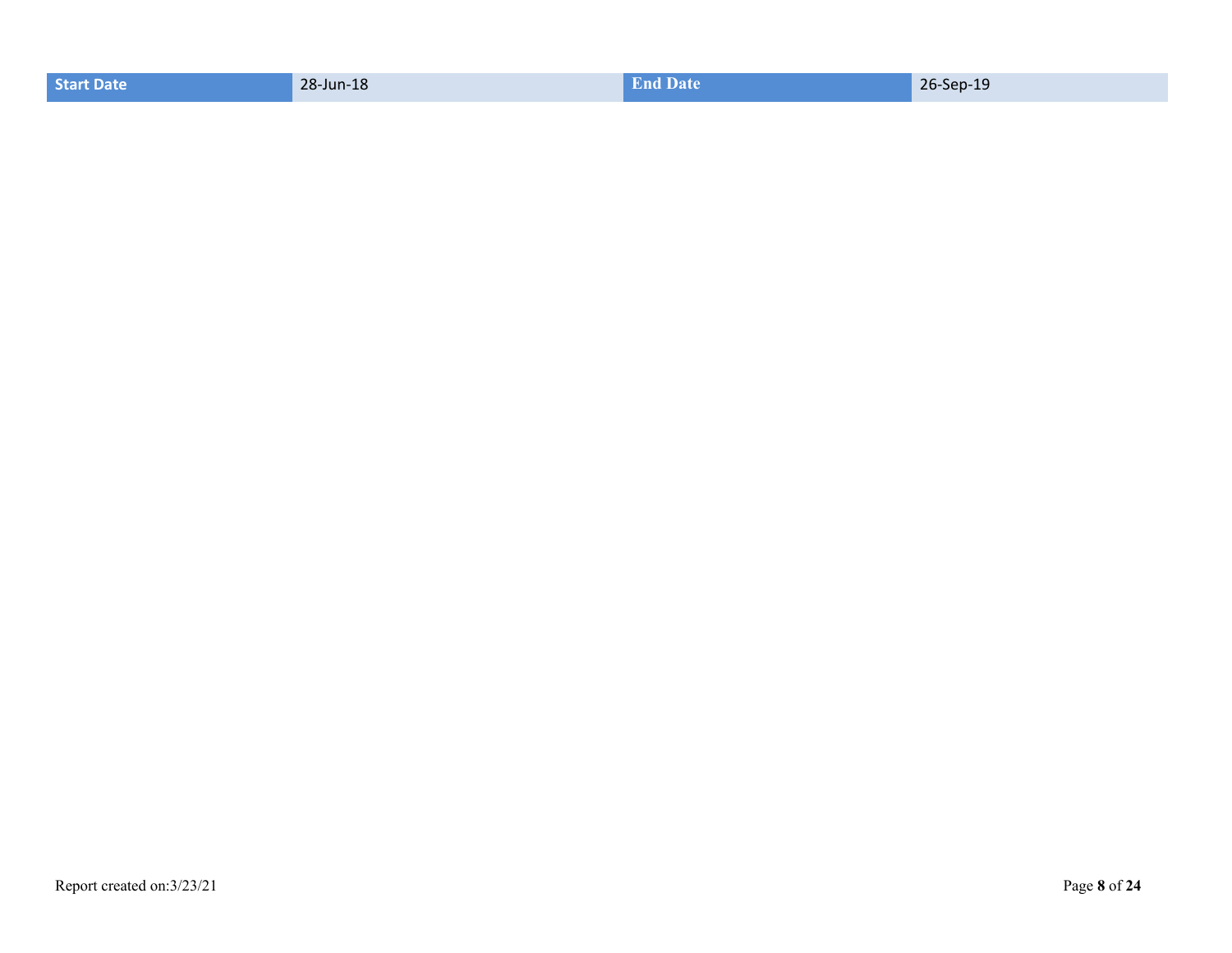| <b>Has Rates and Hours?</b> | No                                                                                                                                       |
|-----------------------------|------------------------------------------------------------------------------------------------------------------------------------------|
| <b>Actual Results</b>       | 18-02 Steve Halland-                                                                                                                     |
|                             | Approved C-S contract 6-28-18; Grassed Waterway, Storden section 8.                                                                      |
|                             | Project cost: \$12,672.00                                                                                                                |
|                             | C-S encumbered: 9,504.00                                                                                                                 |
|                             | (Amendment 9/25/18 to get landowner up to 75%, original C-S was \$9,300.17 due to District funds at the time of original<br>encumbrance) |
|                             | Construction slated for 2019 due to wet weather conditions in 2018.                                                                      |
|                             | Halland project overall total = \$12,672.00                                                                                              |
|                             | Total 2018 = \$11,004.16                                                                                                                 |
|                             | State Funds = $$8,253.12$                                                                                                                |
|                             | Match Funds = \$2,751.04 (25.0%)                                                                                                         |
|                             | Total $2019 = $1,667.84$                                                                                                                 |
|                             | State Funds = $$1,250.88$                                                                                                                |
|                             | Match Funds = \$416.96 (25.0%)                                                                                                           |
|                             | ** 18-02 Steve Halland contract is split between FY2018 Cost-Share funds and FY2019 Cost Share funds**                                   |
|                             | Waterway was completed in 2019 construction season. Cost-share was spent 9/26/19.                                                        |
|                             | Final total cost: \$14,770.19                                                                                                            |
|                             | Total 2018 = \$12,697.11                                                                                                                 |
|                             | State Funds = $$8,253.12$                                                                                                                |
|                             | Match Funds = \$4,443.99 (35.0%)                                                                                                         |
|                             | Total 2019 = \$2,073.08                                                                                                                  |
|                             | State Funds = $$1,250.88$                                                                                                                |
|                             | Match Funds = \$822.20 (39.7%)                                                                                                           |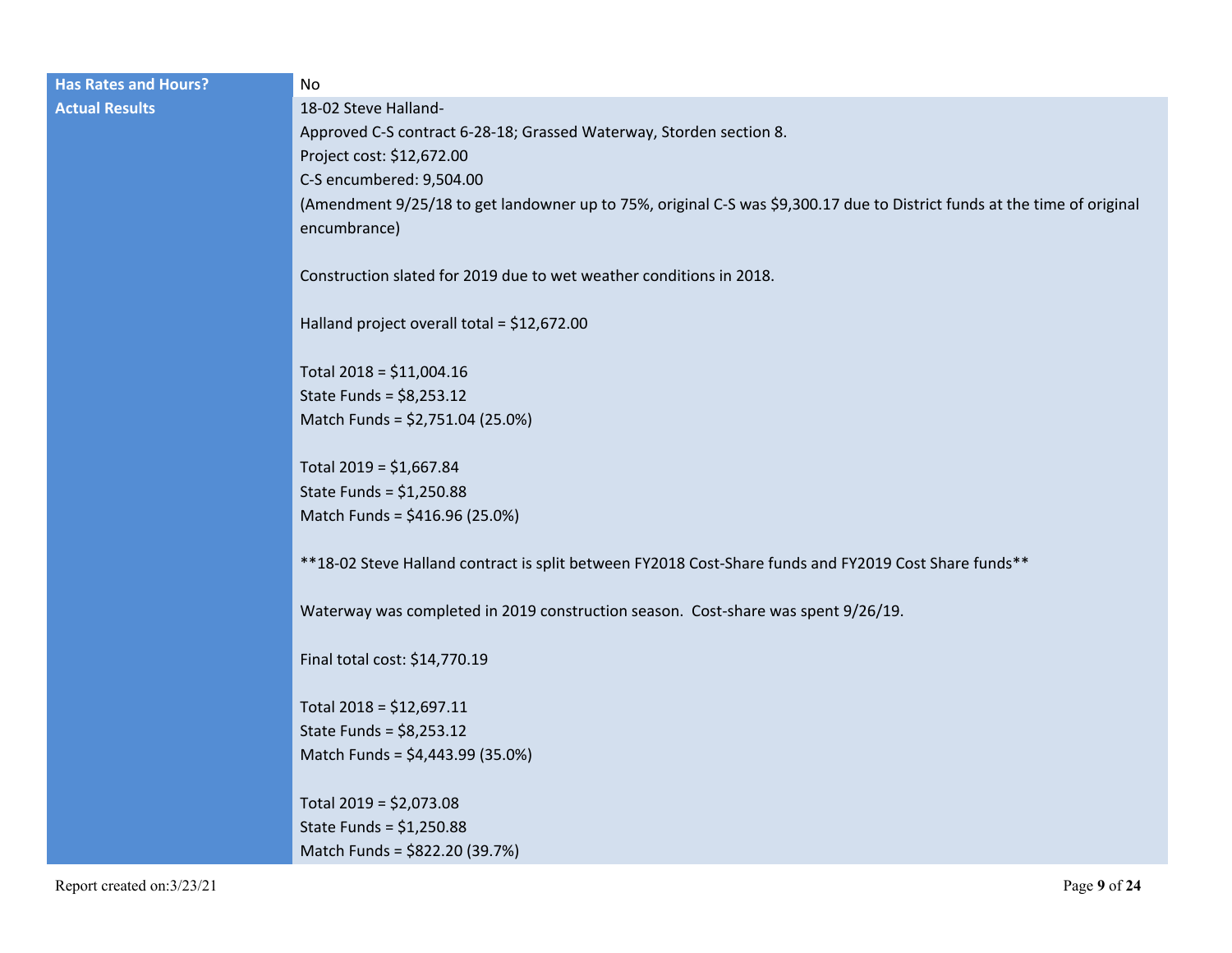|                                                | <b>Activity Action - 18-02 Steve Halland</b> |                                              |                                               |                            |                                           |                                           |          |
|------------------------------------------------|----------------------------------------------|----------------------------------------------|-----------------------------------------------|----------------------------|-------------------------------------------|-------------------------------------------|----------|
| <b>Practice</b>                                |                                              | 412 - Grassed Waterway and<br><b>Swales</b>  |                                               | <b>Count of Activities</b> |                                           | $\mathbf{1}$                              |          |
|                                                | <b>Description</b>                           |                                              | Install grassed waterway in Storden section 8 |                            |                                           |                                           |          |
|                                                | <b>Proposed Size / Units</b>                 |                                              | 1,859.00 LINEAR FEET                          | Lifespan                   |                                           |                                           | 15 Years |
|                                                | <b>Actual Size/Units</b>                     |                                              | 1,859.00 LINEAR FEET                          | <b>Installed Date</b>      |                                           |                                           | 9-Aug-19 |
|                                                | <b>Mapped Activities</b>                     |                                              | 1 Polygon(s)                                  |                            | <b>Technical Assistance Provider</b>      |                                           |          |
| <b>Final Indicator for 18-02 Steve Halland</b> |                                              |                                              |                                               |                            |                                           |                                           |          |
| <b>Indicator Name</b>                          |                                              |                                              | PHOSPHORUS (EST. REDUCTION)                   |                            | <b>Value</b>                              | 3.82                                      |          |
| <b>Indicator Subcategory/Units</b>             |                                              | WATER POLLUTION (REDUCTION ESTIMATES) LBS/YR |                                               | <b>Calculation Tool</b>    | <b>BWSR CALC (GULLY</b><br>STABILIZATION) |                                           |          |
| <b>Waterbody</b>                               |                                              | 29077                                        |                                               |                            |                                           |                                           |          |
| <b>Final Indicator for 18-02 Steve Halland</b> |                                              |                                              |                                               |                            |                                           |                                           |          |
| <b>Indicator Name</b>                          |                                              | SEDIMENT (TSS)                               |                                               |                            | <b>Value</b>                              | 3.33                                      |          |
| <b>Indicator Subcategory/Units</b>             |                                              |                                              | WATER POLLUTION (REDUCTION ESTIMATES) TONS/YR |                            | <b>Calculation Tool</b>                   | <b>BWSR CALC (GULLY</b><br>STABILIZATION) |          |
| <b>Waterbody</b>                               |                                              | 29077                                        |                                               |                            |                                           |                                           |          |
| <b>Final Indicator for 18-02 Steve Halland</b> |                                              |                                              |                                               |                            |                                           |                                           |          |
| <b>Indicator Name</b>                          |                                              |                                              | SOIL (EST. SAVINGS)                           |                            | <b>Value</b>                              | 3.33                                      |          |
| <b>Indicator Subcategory/Units</b>             |                                              |                                              | WATER POLLUTION (REDUCTION ESTIMATES) TONS/YR |                            | <b>Calculation Tool</b>                   | <b>BWSR CALC (GULLY</b><br>STABILIZATION) |          |
| <b>Waterbody</b>                               |                                              | 29077                                        |                                               |                            |                                           |                                           |          |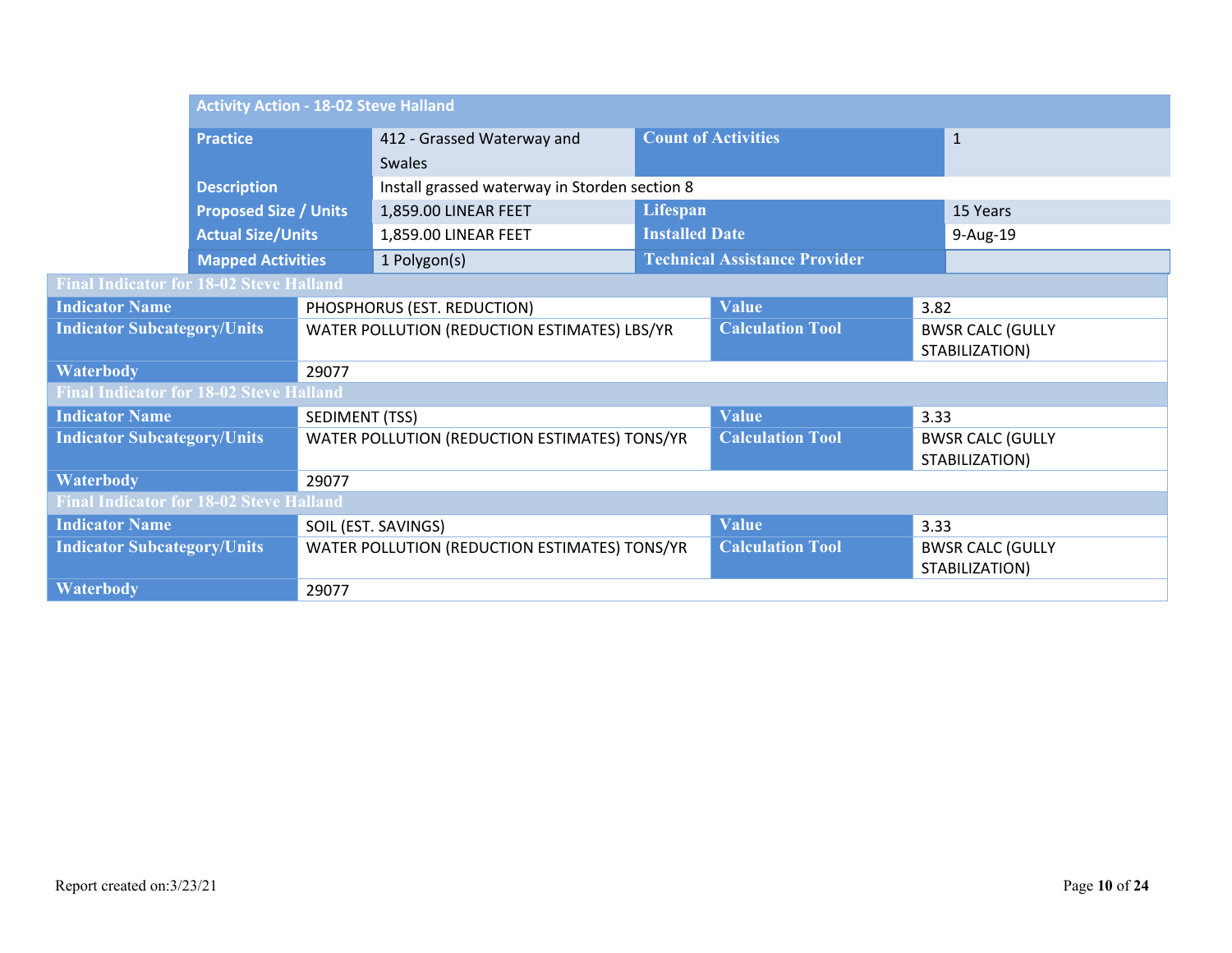| <b>Grant Activity - 19-01 Clark Fast Cancelled</b> |                                                                                                                         |  |  |  |
|----------------------------------------------------|-------------------------------------------------------------------------------------------------------------------------|--|--|--|
| <b>Description</b>                                 | Field windbreak (380) located in Midway township section 29 SW 1/4.                                                     |  |  |  |
|                                                    | Project will install 1 row of trees/shrubs approximately 800 feet in length.                                            |  |  |  |
| <b>Category</b>                                    | <b>WIND EROSION</b>                                                                                                     |  |  |  |
| <b>Start Date</b>                                  | <b>End Date</b>                                                                                                         |  |  |  |
| <b>Has Rates and Hours?</b>                        | No.                                                                                                                     |  |  |  |
| <b>Actual Results</b>                              | 19-01 Clark Fast - Approved C-S contract 2-28-2019; Field Windbreak Midway 29. Project Cost - \$550.00 C-S Encumbered - |  |  |  |
|                                                    | \$412.50 Match - \$137.50                                                                                               |  |  |  |
|                                                    | 6/10/2019 Landowner requested to cancel contract.                                                                       |  |  |  |

## **Grant Activity - 19-02 City of Mt Lake**

| <b>Description</b>          | Tree Planting (612) for urban stormwater management around stormwater pond in Mountain Lake section 4.                                                               |                 |           |  |  |  |
|-----------------------------|----------------------------------------------------------------------------------------------------------------------------------------------------------------------|-----------------|-----------|--|--|--|
| Category                    | <b>FORESTRY PRACTICES</b>                                                                                                                                            |                 |           |  |  |  |
| <b>Start Date</b>           | 28-Feb-19                                                                                                                                                            | <b>End Date</b> | 27-Jun-19 |  |  |  |
| <b>Has Rates and Hours?</b> | N <sub>0</sub>                                                                                                                                                       |                 |           |  |  |  |
| <b>Actual Results</b>       | The Cottonwood SWCD encumbered \$1,350.00 based on an estimated cost of \$1,800.00.                                                                                  |                 |           |  |  |  |
|                             | The tree planting consisted of two rows of mixed trees/shrubs, one on the north side of the pond and one on the south<br>side of the pond for a total of 1,560 feet. |                 |           |  |  |  |
|                             | Total cost: \$1,897.03                                                                                                                                               |                 |           |  |  |  |
|                             | FY19 Cost Share: \$1,350.00                                                                                                                                          |                 |           |  |  |  |
|                             | Landowner contribution: \$300.00                                                                                                                                     |                 |           |  |  |  |
|                             | District Tree Program Profit Donation: \$247.03                                                                                                                      |                 |           |  |  |  |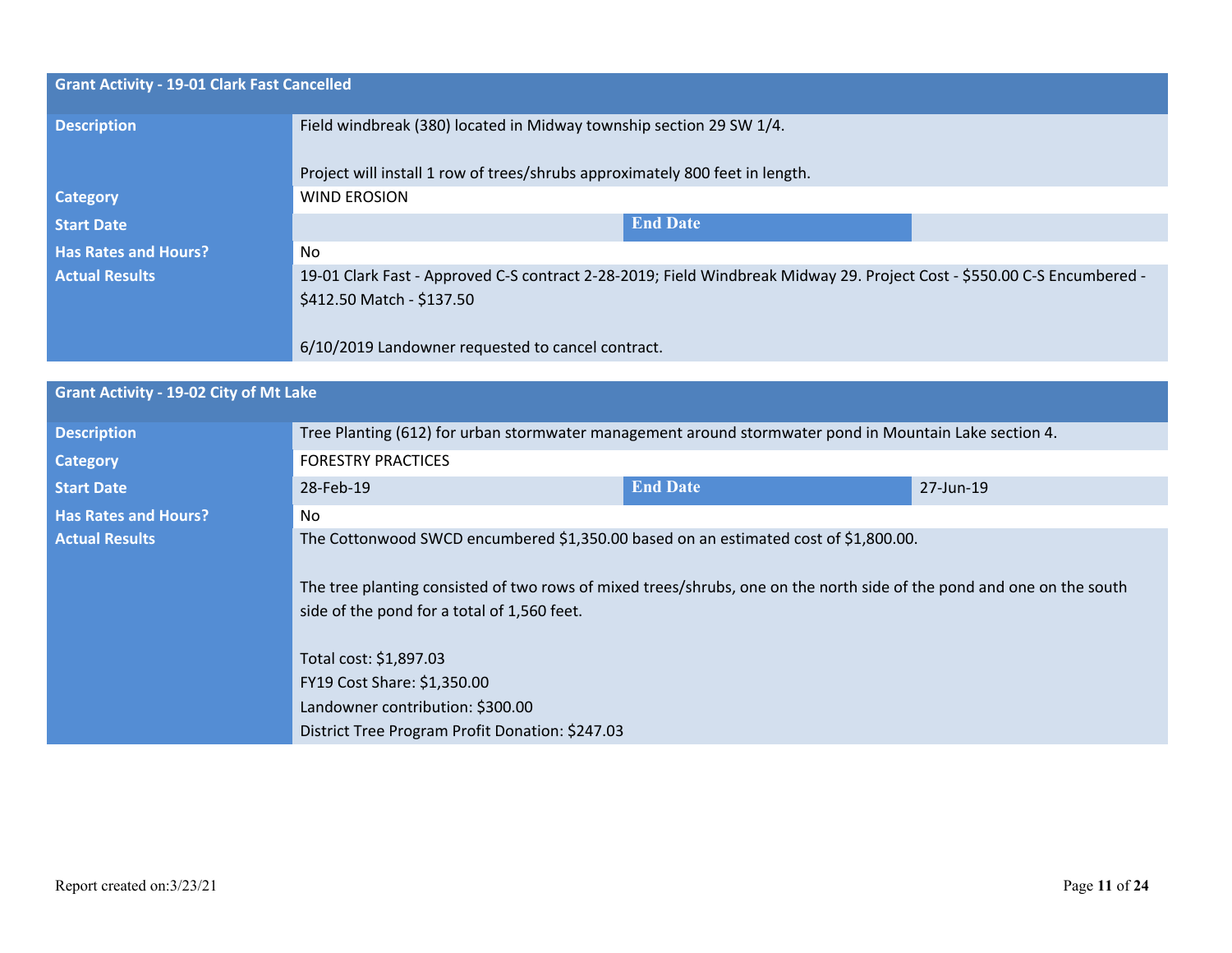|                                                  | <b>Activity Action - 19-02 City of Mt Lake</b> |                |                                               |                                                                                 |                                      |              |                  |  |
|--------------------------------------------------|------------------------------------------------|----------------|-----------------------------------------------|---------------------------------------------------------------------------------|--------------------------------------|--------------|------------------|--|
|                                                  | <b>Practice</b>                                |                | 612 - Tree/Shrub Establishment                |                                                                                 | <b>Count of Activities</b>           |              | $\mathbf{1}$     |  |
|                                                  | <b>Description</b>                             |                |                                               | 1560 feet of trees in two rows, one on north side and one on south side of pond |                                      |              |                  |  |
|                                                  | <b>Proposed Size / Units</b>                   |                | 1,560.00 LINEAR FEET                          | Lifespan                                                                        |                                      |              | 20 Years         |  |
|                                                  | <b>Actual Size/Units</b>                       |                | 1,560.00 LINEAR FEET                          | <b>Installed Date</b>                                                           |                                      |              | 8-Apr-19         |  |
|                                                  | <b>Mapped Activities</b>                       |                | 2 Polygon(s)                                  |                                                                                 | <b>Technical Assistance Provider</b> |              |                  |  |
| Final Indicator for 19-02 City of Mt Lake        |                                                |                |                                               |                                                                                 |                                      |              |                  |  |
| <b>Indicator Name</b>                            |                                                | SEDIMENT (TSS) | <b>Value</b>                                  |                                                                                 |                                      | .0065        |                  |  |
| <b>Indicator Subcategory/Units</b>               |                                                |                | WATER POLLUTION (REDUCTION ESTIMATES) TONS/YR |                                                                                 | <b>Calculation Tool</b>              |              | Literature Value |  |
| <b>Waterbody</b>                                 |                                                | 31058          |                                               |                                                                                 |                                      |              |                  |  |
| <b>Final Indicator for 19-02 City of Mt Lake</b> |                                                |                |                                               |                                                                                 |                                      |              |                  |  |
| <b>Indicator Name</b>                            |                                                |                | PHOSPHORUS (EST. REDUCTION)                   |                                                                                 | <b>Value</b>                         | $\mathbf{1}$ |                  |  |
| <b>Indicator Subcategory/Units</b>               |                                                |                | WATER POLLUTION (REDUCTION ESTIMATES) LBS/YR  |                                                                                 | <b>Calculation Tool</b>              |              | Literature Value |  |
| <b>Waterbody</b>                                 |                                                | 31058          |                                               |                                                                                 |                                      |              |                  |  |
| <b>Final Indicator for 19-02 City of Mt Lake</b> |                                                |                |                                               |                                                                                 |                                      |              |                  |  |
| <b>Indicator Name</b>                            |                                                |                | NUTRIENTS (NITRATE)                           |                                                                                 | <b>Value</b>                         | .5           |                  |  |
| <b>Indicator Subcategory/Units</b>               |                                                |                | WATER POLLUTION (REDUCTION ESTIMATES) LBS/YR  |                                                                                 | <b>Calculation Tool</b>              |              | Literature Value |  |
| <b>Waterbody</b>                                 |                                                | 31058          |                                               |                                                                                 |                                      |              |                  |  |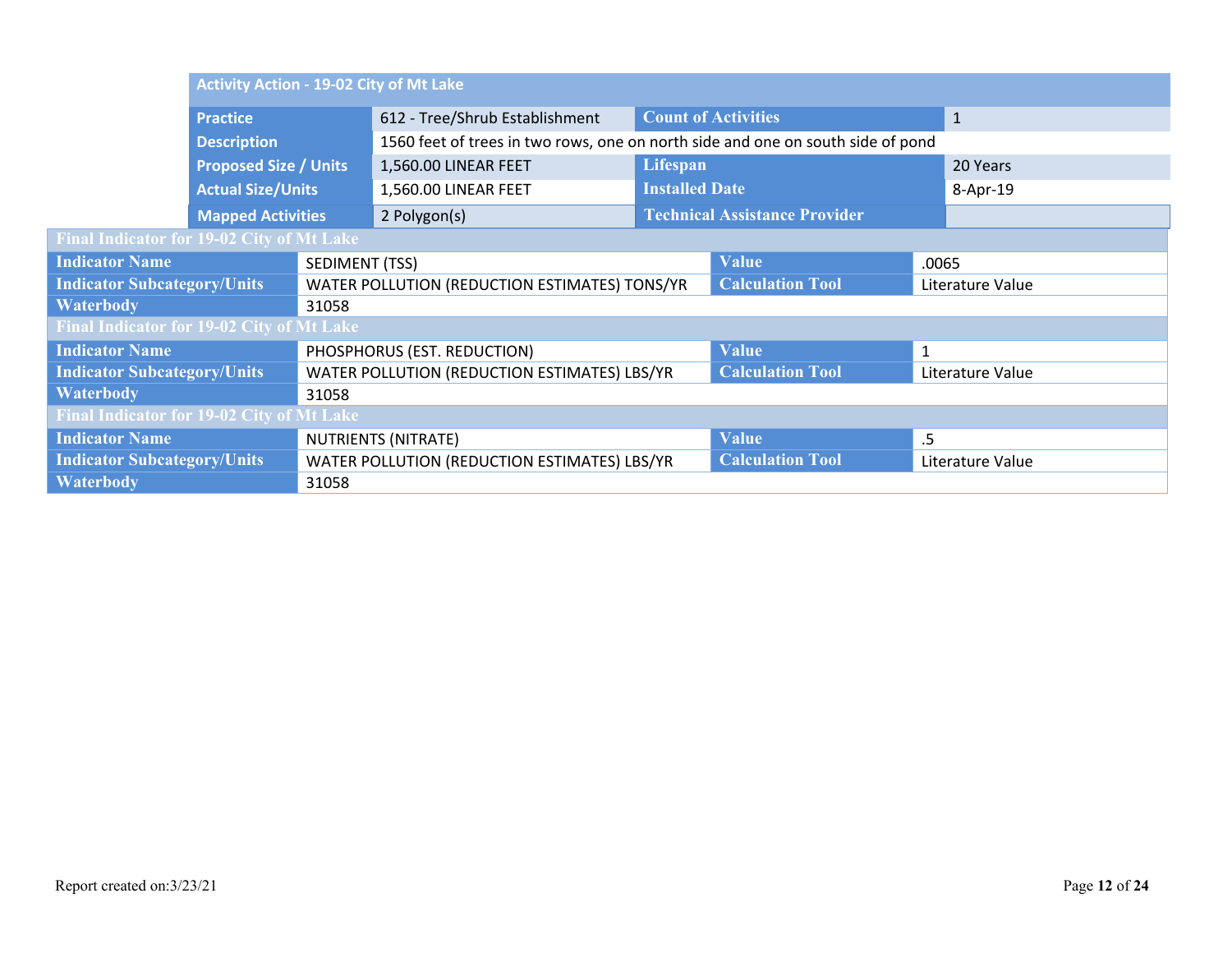| <b>Grant Activity - 19-03 Shirley Matzke</b> |                                                                                                                                                                                                                                                                                                                                                                                                                                                                                                                                                                                                                                                        |                 |           |  |  |
|----------------------------------------------|--------------------------------------------------------------------------------------------------------------------------------------------------------------------------------------------------------------------------------------------------------------------------------------------------------------------------------------------------------------------------------------------------------------------------------------------------------------------------------------------------------------------------------------------------------------------------------------------------------------------------------------------------------|-----------------|-----------|--|--|
| <b>Description</b>                           | Grassed Waterway (412) for Shirley Matzke located in Highwater section 36.                                                                                                                                                                                                                                                                                                                                                                                                                                                                                                                                                                             |                 |           |  |  |
| <b>Category</b>                              | <b>AGRICULTURAL PRACTICES</b>                                                                                                                                                                                                                                                                                                                                                                                                                                                                                                                                                                                                                          |                 |           |  |  |
| <b>Start Date</b>                            | 25-Apr-19                                                                                                                                                                                                                                                                                                                                                                                                                                                                                                                                                                                                                                              | <b>End Date</b> | 15-Oct-20 |  |  |
| <b>Has Rates and Hours?</b>                  | No                                                                                                                                                                                                                                                                                                                                                                                                                                                                                                                                                                                                                                                     |                 |           |  |  |
| <b>Actual Results</b>                        | Grassed waterway was designed by the SWPTSA and earthwork and tile construction was completed October 2019.<br>Weather conditions did not allow for seeding or mulching, which will have to be completed Spring 2020.<br>Total estimated cost: \$11,560.80<br>Cost-Share encumbered: \$4,029.76<br>EQIP funding: \$6,953.00<br>Landowner match: \$578,04<br>JANUARY - JUNE 2020:<br>Some re-shaping of the waterway was required due to lack of vegetation and seeding windows last Fall. Waterway was<br>seeded and mulched.<br>Total Final cost: \$8,776.58<br>Cost-Share spent: \$1,656.91<br>EQIP funding: \$6,680.84<br>Landowner match: \$438.83 |                 |           |  |  |
|                                              |                                                                                                                                                                                                                                                                                                                                                                                                                                                                                                                                                                                                                                                        |                 |           |  |  |

|                                                 |                              | <b>Activity Action - 19-03 Shirley Matzke</b> |                                      |                                      |           |               |  |  |
|-------------------------------------------------|------------------------------|-----------------------------------------------|--------------------------------------|--------------------------------------|-----------|---------------|--|--|
|                                                 | <b>Practice</b>              |                                               | 412 - Grassed Waterway and           | <b>Count of Activities</b>           | 1         |               |  |  |
|                                                 |                              |                                               | Swales                               |                                      |           |               |  |  |
|                                                 | <b>Description</b>           |                                               | Grassed waterway 1300 feet in length |                                      |           |               |  |  |
|                                                 | <b>Proposed Size / Units</b> |                                               | 1,300.00 LINEAR FEET                 | Lifespan                             | 10 Years  |               |  |  |
|                                                 | <b>Actual Size/Units</b>     |                                               | 1,300.00 LINEAR FEET                 | <b>Installed Date</b>                | 26-Sep-19 |               |  |  |
|                                                 | <b>Mapped Activities</b>     |                                               | 1 Polygon(s)                         | <b>Technical Assistance Provider</b> |           |               |  |  |
| <b>Final Indicator for 19-03 Shirley Matzke</b> |                              |                                               |                                      |                                      |           |               |  |  |
| <b>Indicator Name</b>                           |                              | SEDIMENT (TSS)                                |                                      | <b>Value</b>                         | 61.43     |               |  |  |
| Report created on:3/23/21                       |                              |                                               |                                      |                                      |           | Page 13 of 24 |  |  |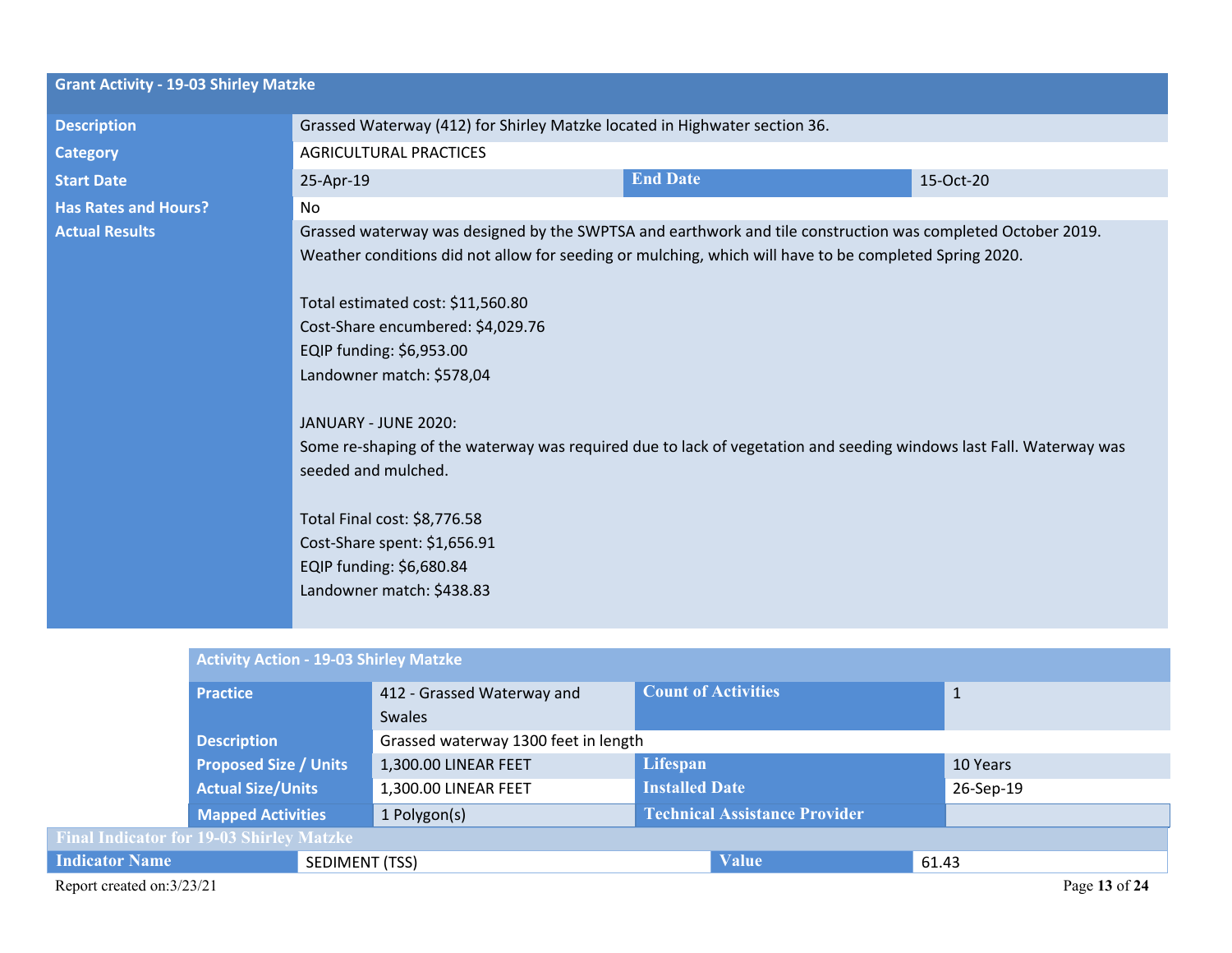| <b>Indicator Subcategory/Units</b>              | WATER POLLUTION (REDUCTION ESTIMATES) TONS/YR | <b>Calculation Tool</b> | <b>BWSR CALC (GULLY</b><br>STABILIZATION) |
|-------------------------------------------------|-----------------------------------------------|-------------------------|-------------------------------------------|
| <b>Waterbody</b>                                | Cottonwood                                    |                         |                                           |
| <b>Final Indicator for 19-03 Shirley Matzke</b> |                                               |                         |                                           |
| <b>Indicator Name</b>                           | PHOSPHORUS (EST. REDUCTION)                   | <b>Value</b>            | 70.64                                     |
| <b>Indicator Subcategory/Units</b>              | WATER POLLUTION (REDUCTION ESTIMATES) LBS/YR  | <b>Calculation Tool</b> | <b>BWSR CALC (GULLY</b><br>STABILIZATION) |
| <b>Waterbody</b>                                | Cottonwood                                    |                         |                                           |
| <b>Final Indicator for 19-03 Shirley Matzke</b> |                                               |                         |                                           |
| <b>Indicator Name</b>                           | SOIL (EST. SAVINGS)                           | <b>Value</b>            | 61.43                                     |
| <b>Indicator Subcategory/Units</b>              | WATER POLLUTION (REDUCTION ESTIMATES) TONS/YR | <b>Calculation Tool</b> | <b>BWSR CALC (GULLY</b><br>STABILIZATION) |
| <b>Waterbody</b>                                | Cottonwood                                    |                         |                                           |

| <b>Grant Activity - 19-04 Rod Fruehling</b> |                                                                                                                      |                 |  |  |
|---------------------------------------------|----------------------------------------------------------------------------------------------------------------------|-----------------|--|--|
| <b>Description</b>                          | Alternative Intake (rock intake) practice for Rod Fruehling in Amboy section 8.                                      |                 |  |  |
| <b>Category</b>                             | <b>CONSERVATION DRAINAGE</b>                                                                                         |                 |  |  |
| <b>Start Date</b>                           | 26-Sep-19                                                                                                            | <b>End Date</b> |  |  |
| <b>Has Rates and Hours?</b>                 | No                                                                                                                   |                 |  |  |
| <b>Actual Results</b>                       | Landowner to install rock intake as an alternative tile intake in Amboy section 8.<br>Total estimated cost: \$900.00 |                 |  |  |
|                                             | Cost share encumbered: \$675.00                                                                                      |                 |  |  |
|                                             | Landowner match: \$225.00                                                                                            |                 |  |  |
|                                             | JANUARY - JUNE 2020:                                                                                                 |                 |  |  |
|                                             | Landowner cancelled contract 6/29/2020.                                                                              |                 |  |  |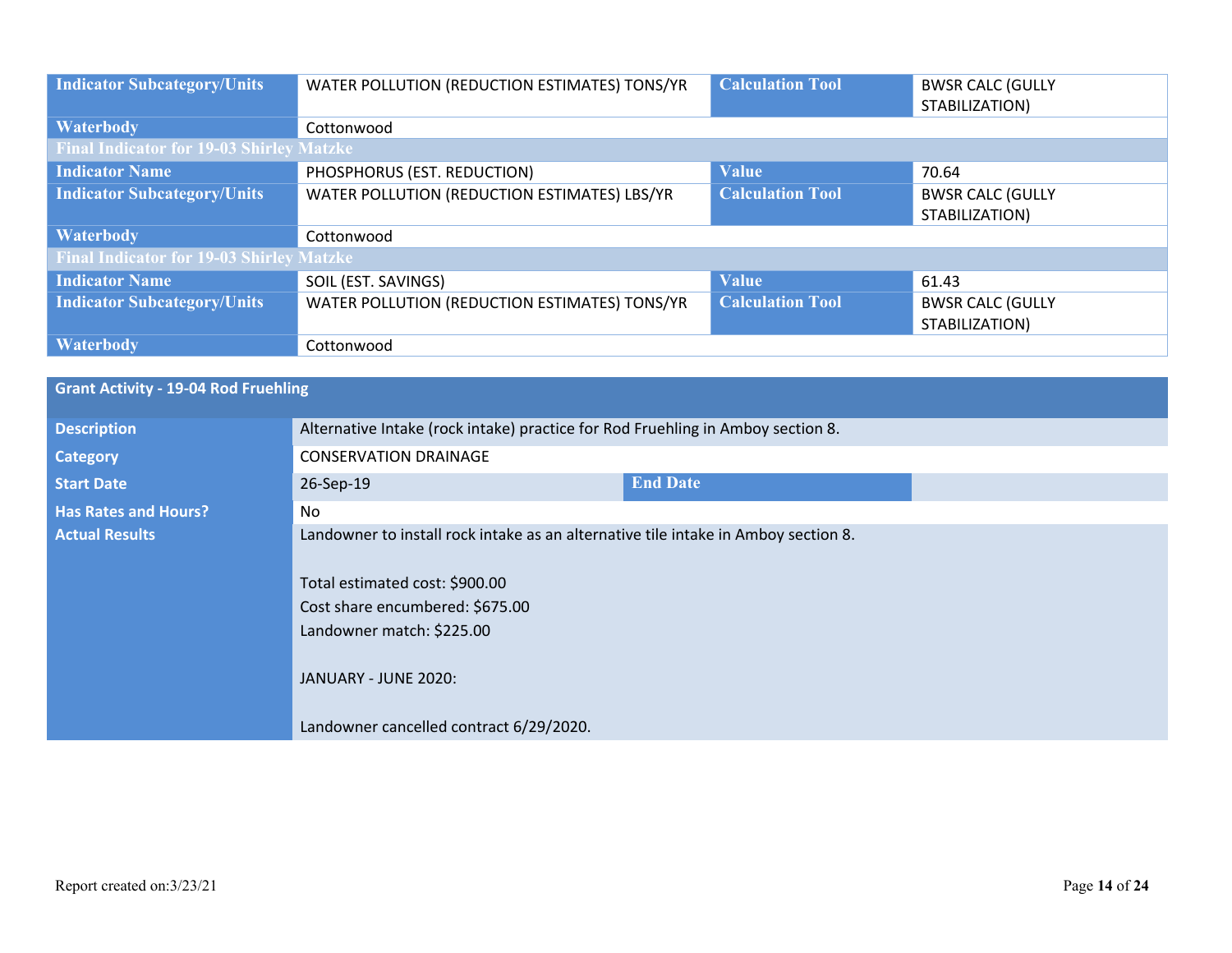| <b>Activity Action - 19-04 Rod Fruehling</b> |                                  |                                      |          |  |  |  |
|----------------------------------------------|----------------------------------|--------------------------------------|----------|--|--|--|
| <b>Practice</b>                              | 172M - Alternative Tile Intake - | <b>Count of Activities</b>           |          |  |  |  |
|                                              | Gravel Inlet                     |                                      |          |  |  |  |
| <b>Description</b>                           | Rock intake                      |                                      |          |  |  |  |
| <b>Proposed Size / Units</b>                 | 1.00 COUNT                       | Lifespan                             | 10 Years |  |  |  |
| <b>Actual Size/Units</b>                     | <b>COUNT</b>                     | <b>Installed Date</b>                |          |  |  |  |
| <b>Mapped Activities</b>                     | 1 Point(s)                       | <b>Technical Assistance Provider</b> |          |  |  |  |

## **Grant Activity - 19-05 City of Mt Lake**

| <b>Description</b>          | Tree rows installed as part of stormwater pond runoff. Two rows installed on either side of stormwater pond #2 in<br>Mountain Lake township section 4. |                 |           |  |  |
|-----------------------------|--------------------------------------------------------------------------------------------------------------------------------------------------------|-----------------|-----------|--|--|
| <b>Category</b>             | <b>FORESTRY PRACTICES</b>                                                                                                                              |                 |           |  |  |
| <b>Start Date</b>           | 24-Oct-19                                                                                                                                              | <b>End Date</b> | 25-Jun-20 |  |  |
| <b>Has Rates and Hours?</b> | No.                                                                                                                                                    |                 |           |  |  |
| <b>Actual Results</b>       | JANUARY - JUNE 2020:                                                                                                                                   |                 |           |  |  |
|                             | 21 trees were planted along stormwater ponds in Mountain Lake industrial/commercial park.                                                              |                 |           |  |  |

|                                                                                    | <b>Activity Action - 19-05 City of Mt Lake</b> |          |                                                                 |                                      |                         |           |          |
|------------------------------------------------------------------------------------|------------------------------------------------|----------|-----------------------------------------------------------------|--------------------------------------|-------------------------|-----------|----------|
|                                                                                    | <b>Practice</b>                                |          | 612 - Tree/Shrub Establishment                                  | <b>Count of Activities</b>           |                         |           | 2        |
|                                                                                    | <b>Description</b>                             |          | Two tree rows to establish on either side of stormwater pond #2 |                                      |                         |           |          |
|                                                                                    | <b>Proposed Size / Units</b>                   |          | 800.00 LINEAR FEET                                              | Lifespan                             |                         |           | 20 Years |
|                                                                                    | <b>Actual Size/Units</b>                       |          | 800.00 LINEAR FEET                                              | <b>Installed Date</b>                |                         | 24-Jun-20 |          |
| <b>Mapped Activities</b>                                                           |                                                |          | 2 Polygon(s)                                                    | <b>Technical Assistance Provider</b> |                         |           | SWCD     |
| <b>Final Indicator for 19-05 City of Mt Lake</b>                                   |                                                |          |                                                                 |                                      |                         |           |          |
| <b>Indicator Name</b>                                                              |                                                |          | PHOSPHORUS (EST. REDUCTION)                                     |                                      | <b>Value</b>            | 1.575     |          |
| <b>Indicator Subcategory/Units</b>                                                 |                                                |          | WATER POLLUTION (REDUCTION ESTIMATES) LBS/YR                    |                                      | <b>Calculation Tool</b> | Other     |          |
| <b>Waterbody</b>                                                                   |                                                | Watonwan |                                                                 |                                      |                         |           |          |
| <b>Final Indicator for 19-05 City of Mt Lake</b>                                   |                                                |          |                                                                 |                                      |                         |           |          |
| <b>Indicator Name</b><br><b>NITROGEN</b>                                           |                                                |          |                                                                 | <b>Value</b>                         | 1.31                    |           |          |
| <b>Indicator Subcategory/Units</b><br>WATER POLLUTION (REDUCTION ESTIMATES) LBS/YR |                                                |          | <b>Calculation Tool</b>                                         | Other                                |                         |           |          |
| <b>Waterbody</b>                                                                   |                                                | Watonwan |                                                                 |                                      |                         |           |          |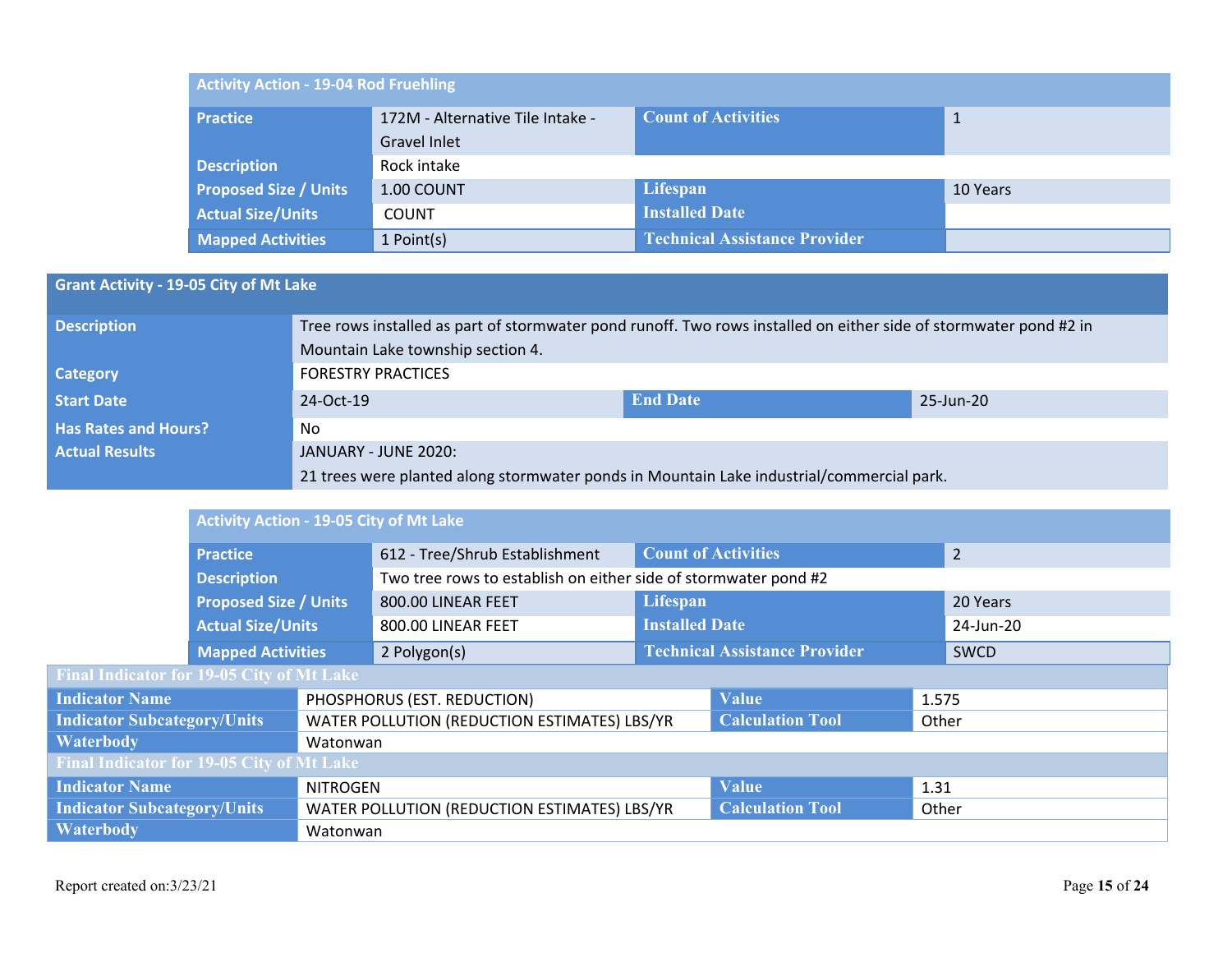| Final Indicator for 19-05 City of Mt Lake |                                                                                                                     |                 |                         |           |  |  |
|-------------------------------------------|---------------------------------------------------------------------------------------------------------------------|-----------------|-------------------------|-----------|--|--|
| <b>Indicator Name</b>                     | SEDIMENT (TSS)                                                                                                      |                 | <b>Value</b>            | .0168     |  |  |
| <b>Indicator Subcategory/Units</b>        | WATER POLLUTION (REDUCTION ESTIMATES) TONS/YR                                                                       |                 | <b>Calculation Tool</b> | Other     |  |  |
| <b>Waterbody</b>                          | Watonwan                                                                                                            |                 |                         |           |  |  |
|                                           |                                                                                                                     |                 |                         |           |  |  |
| <b>Grant Activity - 19-06 Steven Geis</b> |                                                                                                                     |                 |                         |           |  |  |
| <b>Description</b>                        | A Water and Sediment Control Basin for Steven Geis located in Germantown 35 of Cottonwood County.                   |                 |                         |           |  |  |
|                                           |                                                                                                                     |                 |                         |           |  |  |
|                                           | Estimated cost of construction \$19,772.75                                                                          |                 |                         |           |  |  |
| <b>Category</b>                           | <b>AGRICULTURAL PRACTICES</b>                                                                                       |                 |                         |           |  |  |
| <b>Start Date</b>                         | 27-Aug-20                                                                                                           | <b>End Date</b> |                         | 22-Dec-20 |  |  |
| <b>Has Rates and Hours?</b>               | No                                                                                                                  |                 |                         |           |  |  |
| <b>Actual Results</b>                     | <b>AUGUST - DECEMBER 2020:</b>                                                                                      |                 |                         |           |  |  |
|                                           | Water and Sediment Control Basin designed and installed. Main engineering assistance through Redwood SWCD and final |                 |                         |           |  |  |
|                                           | sign off by TSA.                                                                                                    |                 |                         |           |  |  |
|                                           |                                                                                                                     |                 |                         |           |  |  |
|                                           | COST SHARE TOTAL: \$10,000                                                                                          |                 |                         |           |  |  |
|                                           | FY19 C/S FUNDS: \$8,333.21                                                                                          |                 |                         |           |  |  |
|                                           | FY2020 C/S FUNDS: \$1,666.79                                                                                        |                 |                         |           |  |  |
|                                           |                                                                                                                     |                 |                         |           |  |  |
|                                           | LANDOWNER CASH MATCH: \$9,772.75*                                                                                   |                 |                         |           |  |  |
|                                           | FY19: \$2,777.74 (25.0%)                                                                                            |                 |                         |           |  |  |
|                                           | FY2020: \$6,995.01 (80.8%)                                                                                          |                 |                         |           |  |  |
|                                           |                                                                                                                     |                 |                         |           |  |  |

| <b>Activity Action - 19-06 Steven Geis</b> |                                  |                                                    |              |  |  |  |  |
|--------------------------------------------|----------------------------------|----------------------------------------------------|--------------|--|--|--|--|
| <b>Practice</b>                            | 638 - Water and Sediment Control | <b>Count of Activities</b>                         | $\mathbf{1}$ |  |  |  |  |
|                                            | <b>Basin</b>                     |                                                    |              |  |  |  |  |
| <b>Description</b>                         |                                  | WASCB and required tile installed in Germantown 35 |              |  |  |  |  |
| <b>Proposed Size / Units</b>               | 1.00 COUNT                       | Lifespan                                           | 20 Years     |  |  |  |  |
| <b>Actual Size/Units</b>                   | 1.00 COUNT                       | <b>Installed Date</b>                              | 23-Nov-20    |  |  |  |  |
| <b>Mapped Activities</b>                   | 1 Point(s)                       | <b>Technical Assistance Provider</b>               | <b>TSA</b>   |  |  |  |  |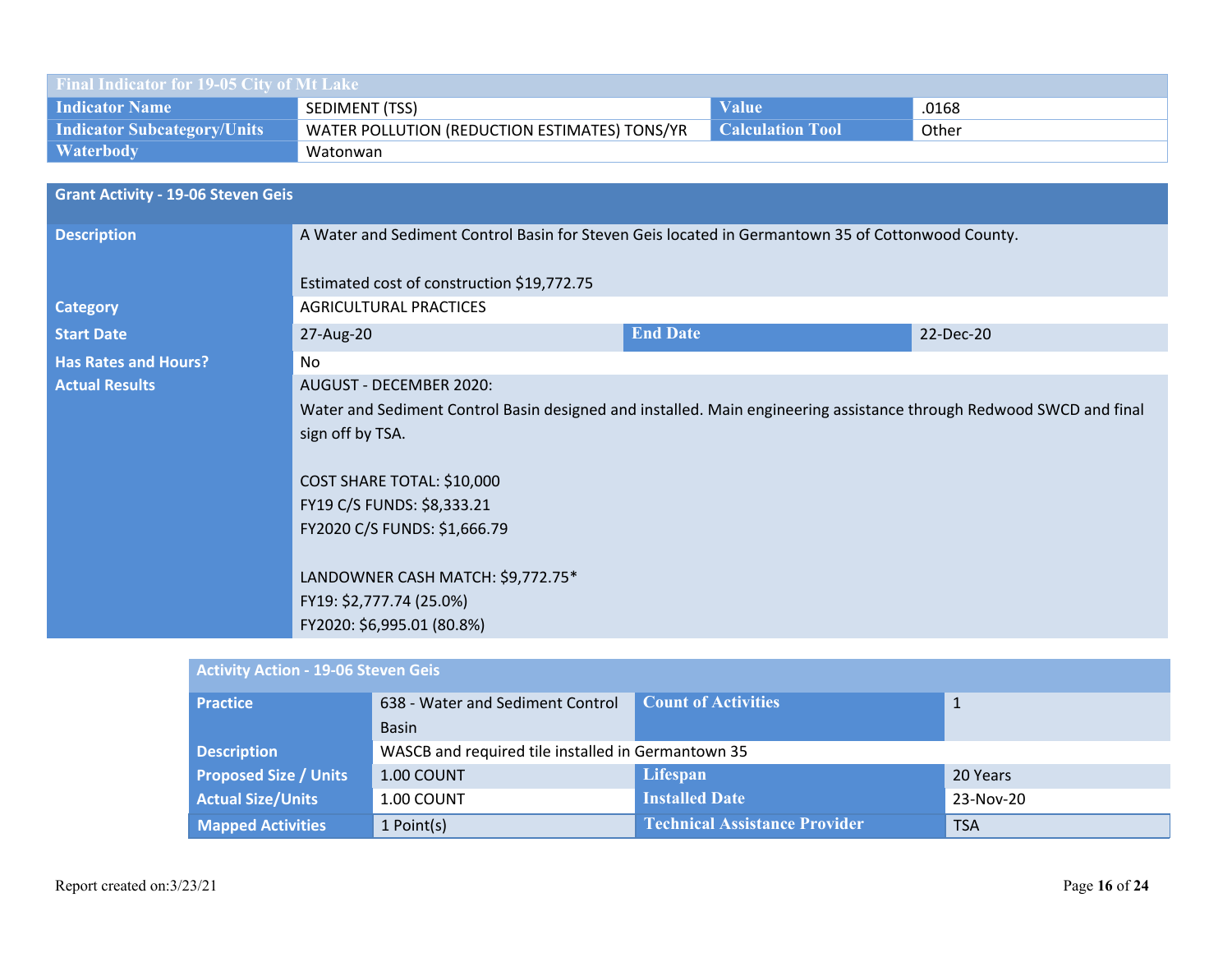| <b>Final Indicator for 19-06 Steven Geis</b> |                                               |                         |                                           |
|----------------------------------------------|-----------------------------------------------|-------------------------|-------------------------------------------|
| <b>Indicator Name</b>                        | SEDIMENT (TSS)                                | <b>Value</b>            | 15.33                                     |
| <b>Indicator Subcategory/Units</b>           | WATER POLLUTION (REDUCTION ESTIMATES) TONS/YR | <b>Calculation Tool</b> | <b>BWSR CALC (GULLY</b><br>STABILIZATION) |
| <b>Waterbody</b>                             | Cottonwood                                    |                         |                                           |
| <b>Final Indicator for 19-06 Steven Geis</b> |                                               |                         |                                           |
| <b>Indicator Name</b>                        | PHOSPHORUS (EST. REDUCTION)                   | <b>Value</b>            | 15.33                                     |
| <b>Indicator Subcategory/Units</b>           | WATER POLLUTION (REDUCTION ESTIMATES) LBS/YR  | <b>Calculation Tool</b> | <b>BWSR CALC (GULLY</b>                   |
|                                              |                                               |                         | STABILIZATION)                            |
| <b>Waterbody</b>                             | Cottonwood                                    |                         |                                           |
| <b>Final Indicator for 19-06 Steven Geis</b> |                                               |                         |                                           |
| <b>Indicator Name</b>                        | SOIL (EST. SAVINGS)                           | <b>Value</b>            | 15.33                                     |
| <b>Indicator Subcategory/Units</b>           | WATER POLLUTION (REDUCTION ESTIMATES) TONS/YR | <b>Calculation Tool</b> | <b>BWSR CALC (GULLY</b>                   |
|                                              |                                               |                         | STABILIZATION)                            |
| <b>Waterbody</b>                             | Cottonwood                                    |                         |                                           |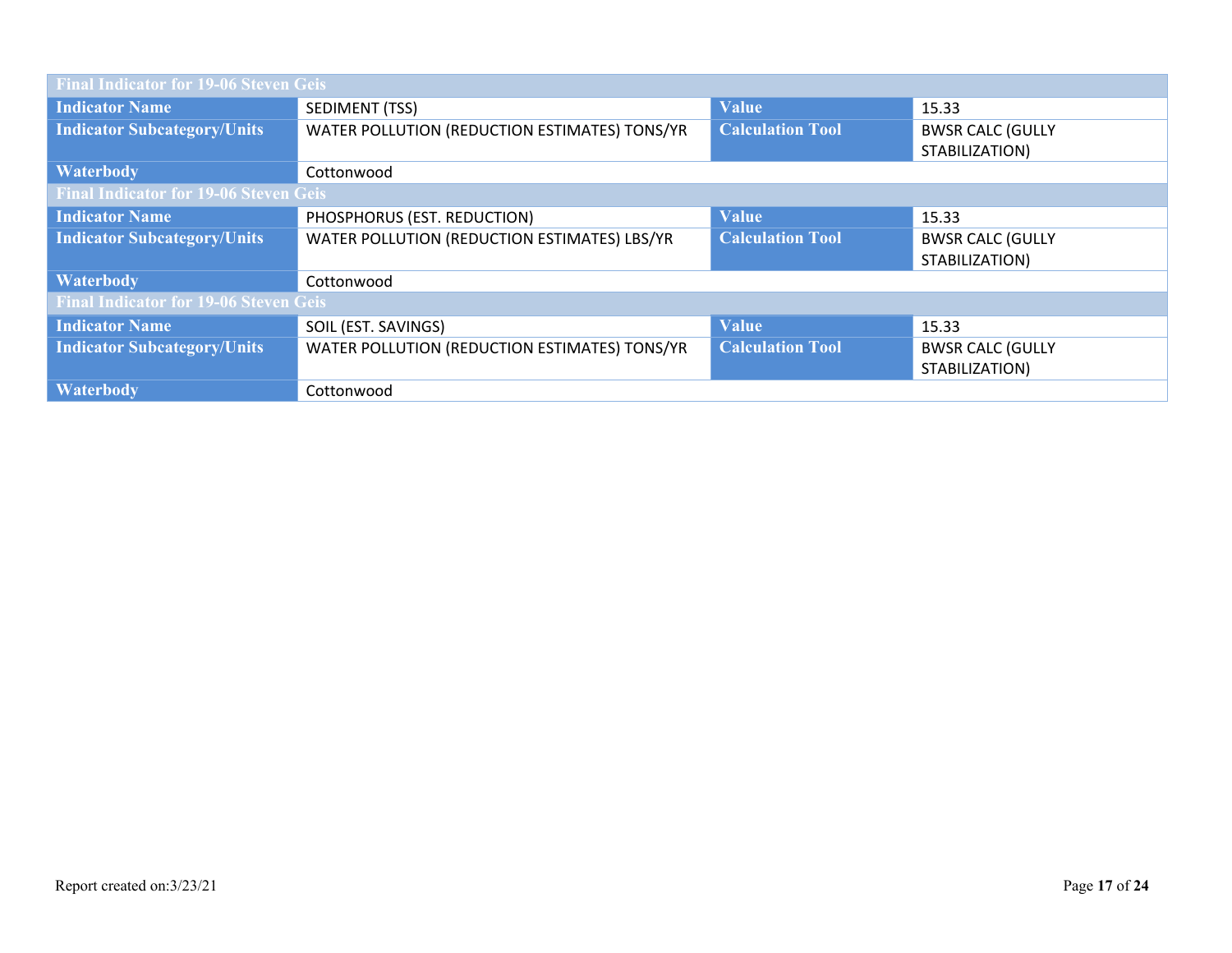**Grant Activity - Administration and Technical Assistance**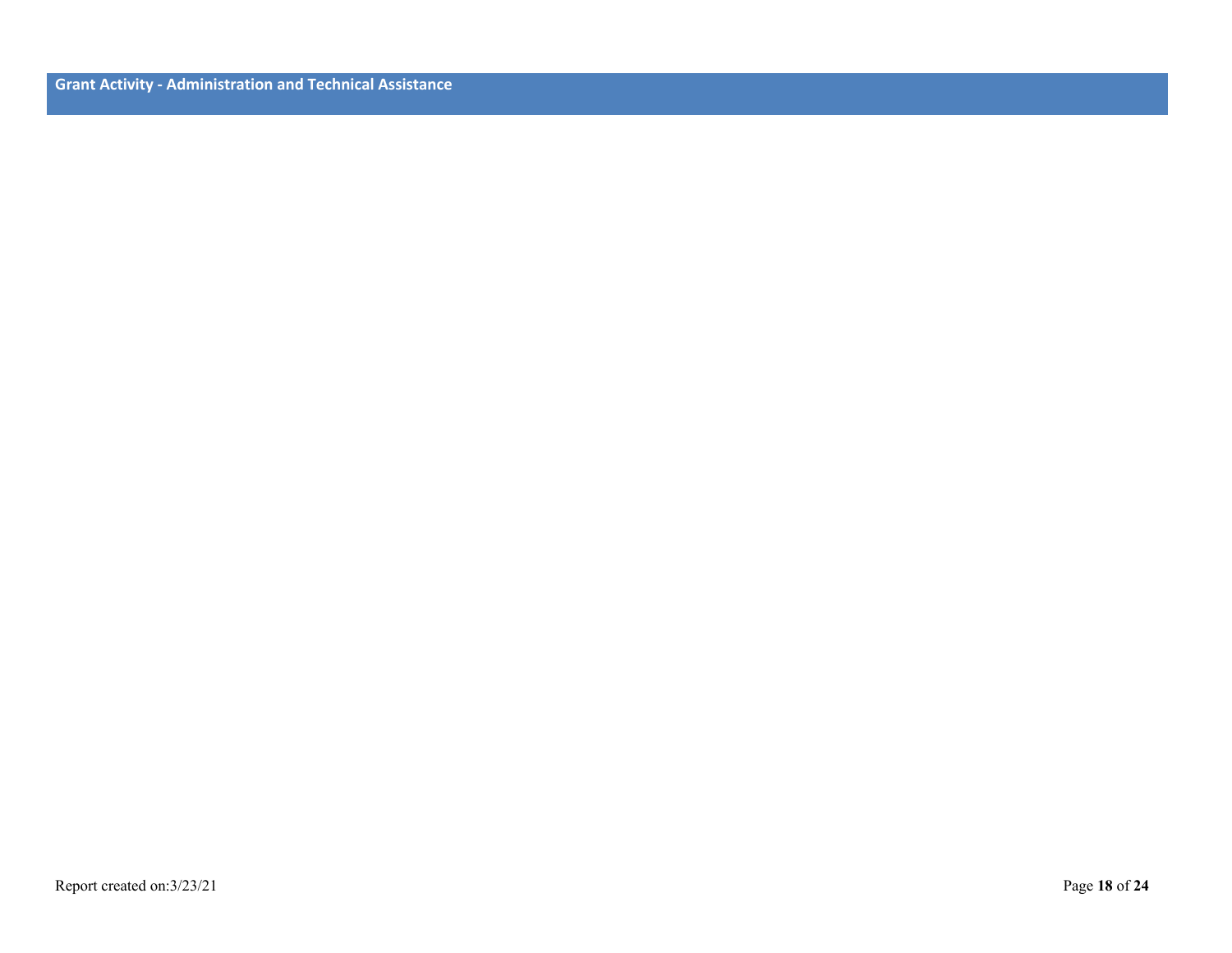| <b>Description</b> | The Cottonwood SWCD staff will oversee the Administration and Technical aspects of all State Cost-Share Projects. If        |  |
|--------------------|-----------------------------------------------------------------------------------------------------------------------------|--|
|                    | projects are above a job class approval authority authorized for our office the District will use the Southwest Prairie TSA |  |
|                    | Engineer - Russell Hoogendoorn; Area II River Basin Inc. Engineer Joe DeSchepper and NRCS Civil Engineering Technician      |  |
|                    | Paul Spartz.                                                                                                                |  |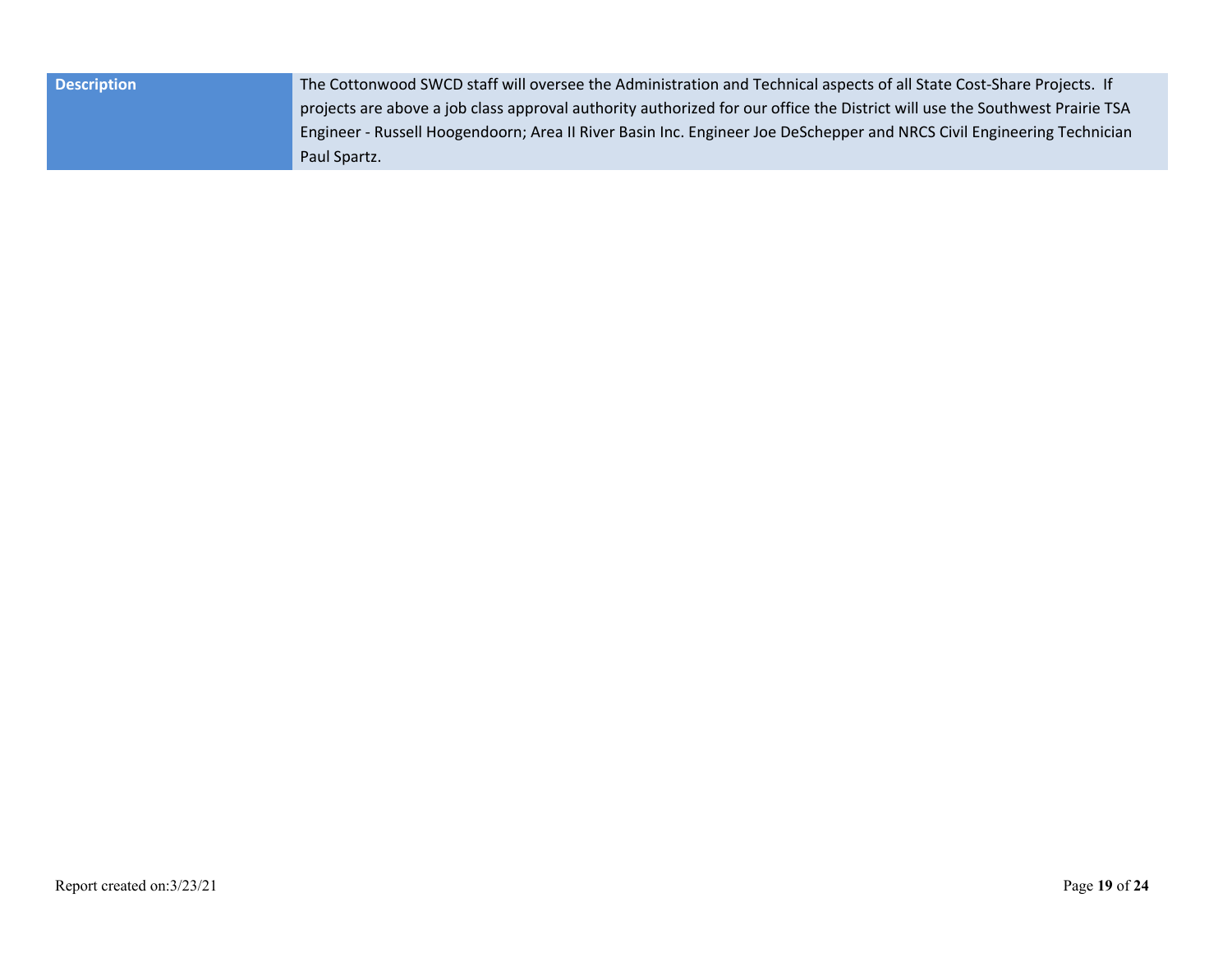| <b>Category</b> |  |  |
|-----------------|--|--|
|                 |  |  |
|                 |  |  |

**CATEGORY** TECHNICAL/ENGINEERING ASSISTANCE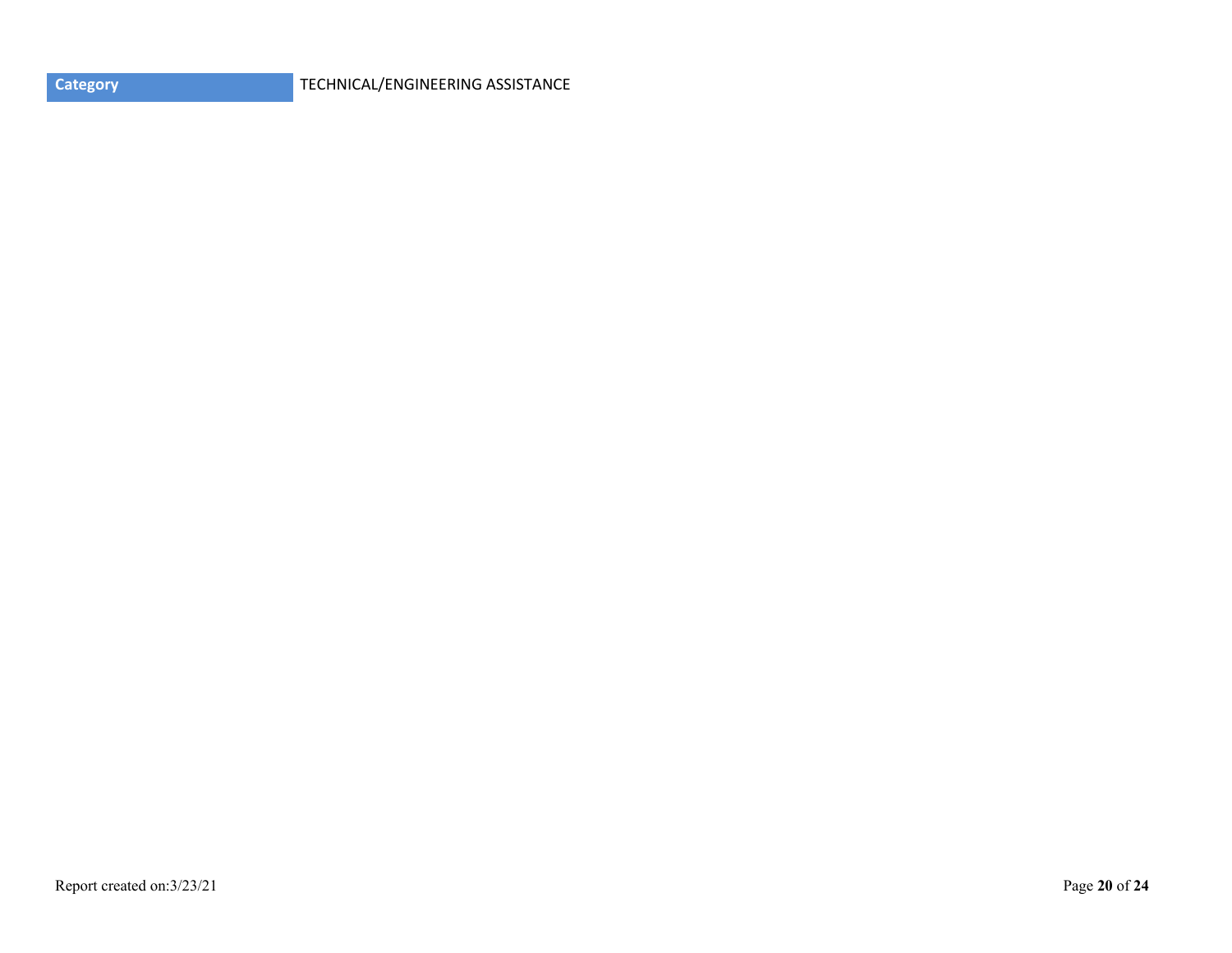| 13-Dec-17<br><b>Start Date</b> | <b>End Date</b> | 31-Dec-20 |
|--------------------------------|-----------------|-----------|
|--------------------------------|-----------------|-----------|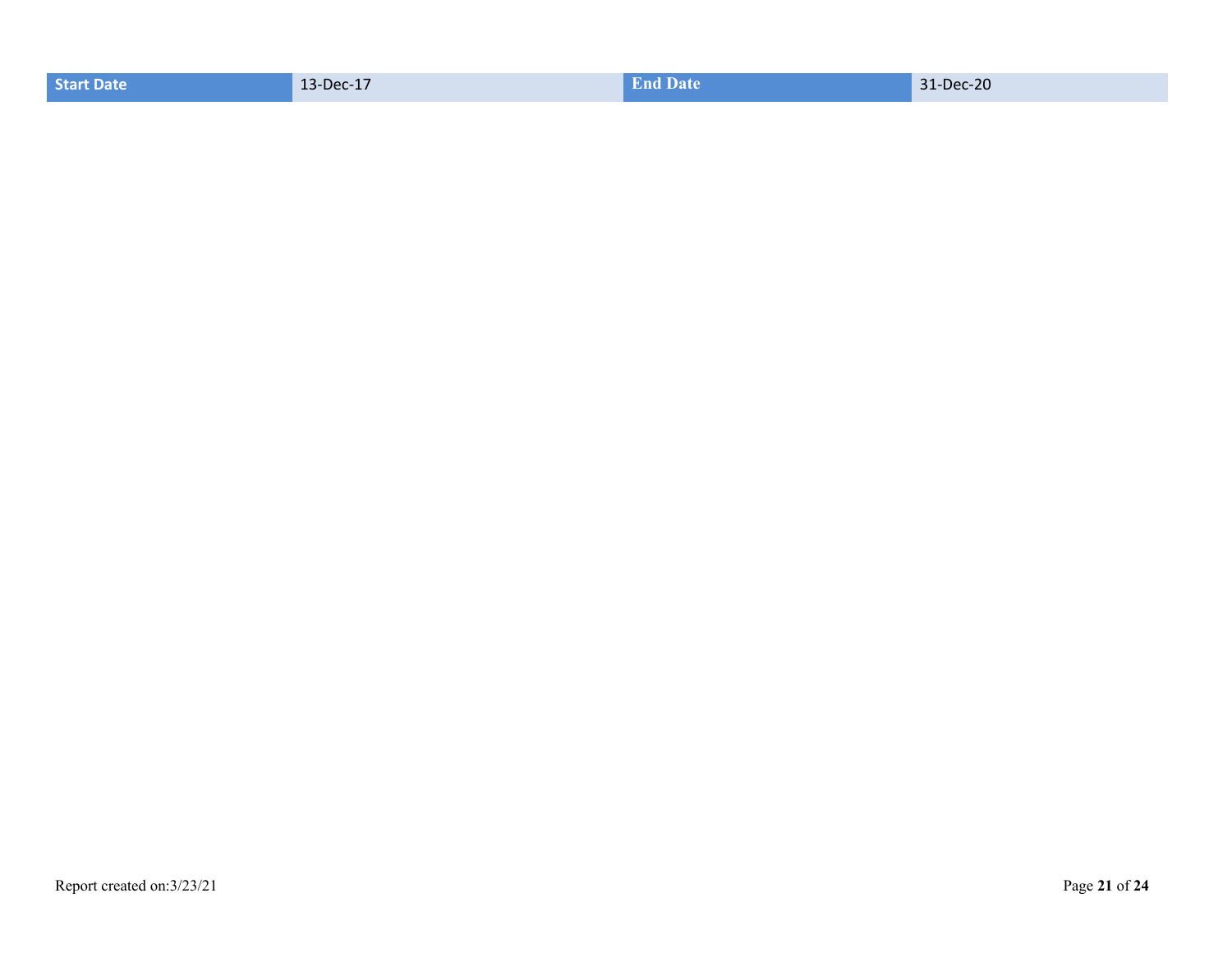| <b>Has Rates and Hours?</b> |  |
|-----------------------------|--|
|-----------------------------|--|

**No**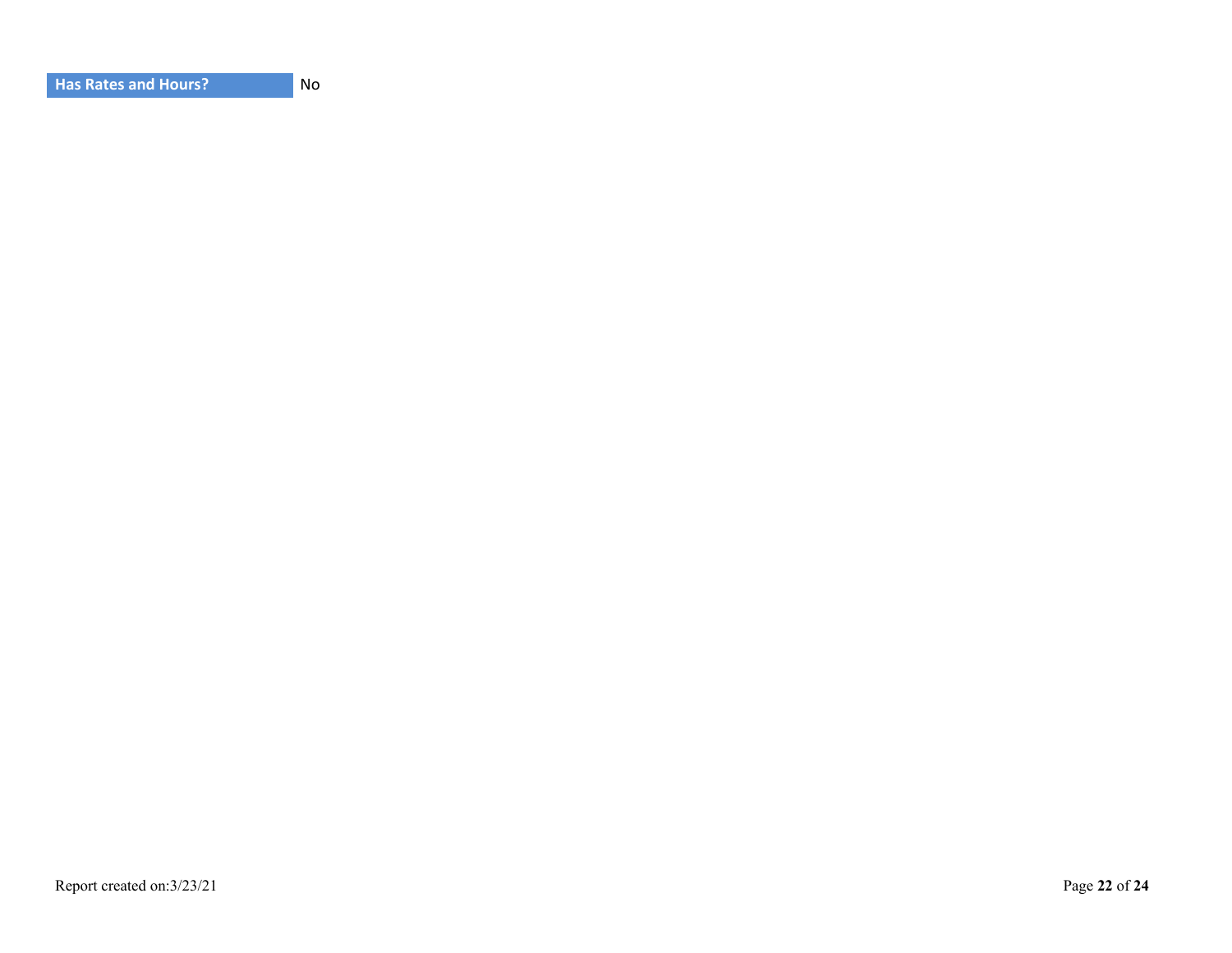| <b>Actual Results</b> | January - December 2017:                                                                                                                     |
|-----------------------|----------------------------------------------------------------------------------------------------------------------------------------------|
|                       | No grant activity.                                                                                                                           |
|                       | JANUARY - DECEMBER 2018:                                                                                                                     |
|                       |                                                                                                                                              |
|                       | 18-02 - Steve Halland encumbered. Technical provided by David Bucklin, District Technician.                                                  |
|                       | TOTAL: No T/E taken.                                                                                                                         |
|                       | (FUNDS HAVE BEEN ENCUMBERED FOR THESE PROJECTS BUT SPENT - SO AT THIS TIME FUNDING IS NOT BEING EXPENDED                                     |
|                       | THROUGH ELINK. STAFF TIME HAS BEEN COMPLETED BUT T&E COST-SHARE FUNDS MAY NOT BE GIVEN TO THE DISTRICT                                       |
|                       | FOR ALL THE PROJECTS.) FUNDS WILL BE RECORDED WHEN PROJECTS HAVE BEEN COMPLETED).                                                            |
|                       | JANUARY - DECEMBER 2019:                                                                                                                     |
|                       |                                                                                                                                              |
|                       | 18-02 - Steve Halland completed. Technical provided by David Bucklin, District Technician.                                                   |
|                       | TOTAL: No T/E taken.                                                                                                                         |
|                       | 19-02 - City of Mt Lake completed. Technical provided by David Bucklin, District Technician.                                                 |
|                       | TOTAL: No T/E taken.                                                                                                                         |
|                       |                                                                                                                                              |
|                       | JANUARY - DECEMBER 2020:<br>19-03 - Shirley Matzke completed. Technical provided by SWPTSA.                                                  |
|                       | TOTAL: No T/E taken.                                                                                                                         |
|                       |                                                                                                                                              |
|                       | 19-05 City of Mt. Lake tree planting. Technical provided by David Bucklin, District Technician.                                              |
|                       | TOTAL: No T/E taken.                                                                                                                         |
|                       | 19-06 Steven Geis. No T/E taken.                                                                                                             |
|                       |                                                                                                                                              |
|                       | The District has made the decision not to take T/E for projects and practices and to use all cost-share money for projects<br>and practices. |
|                       |                                                                                                                                              |
|                       |                                                                                                                                              |